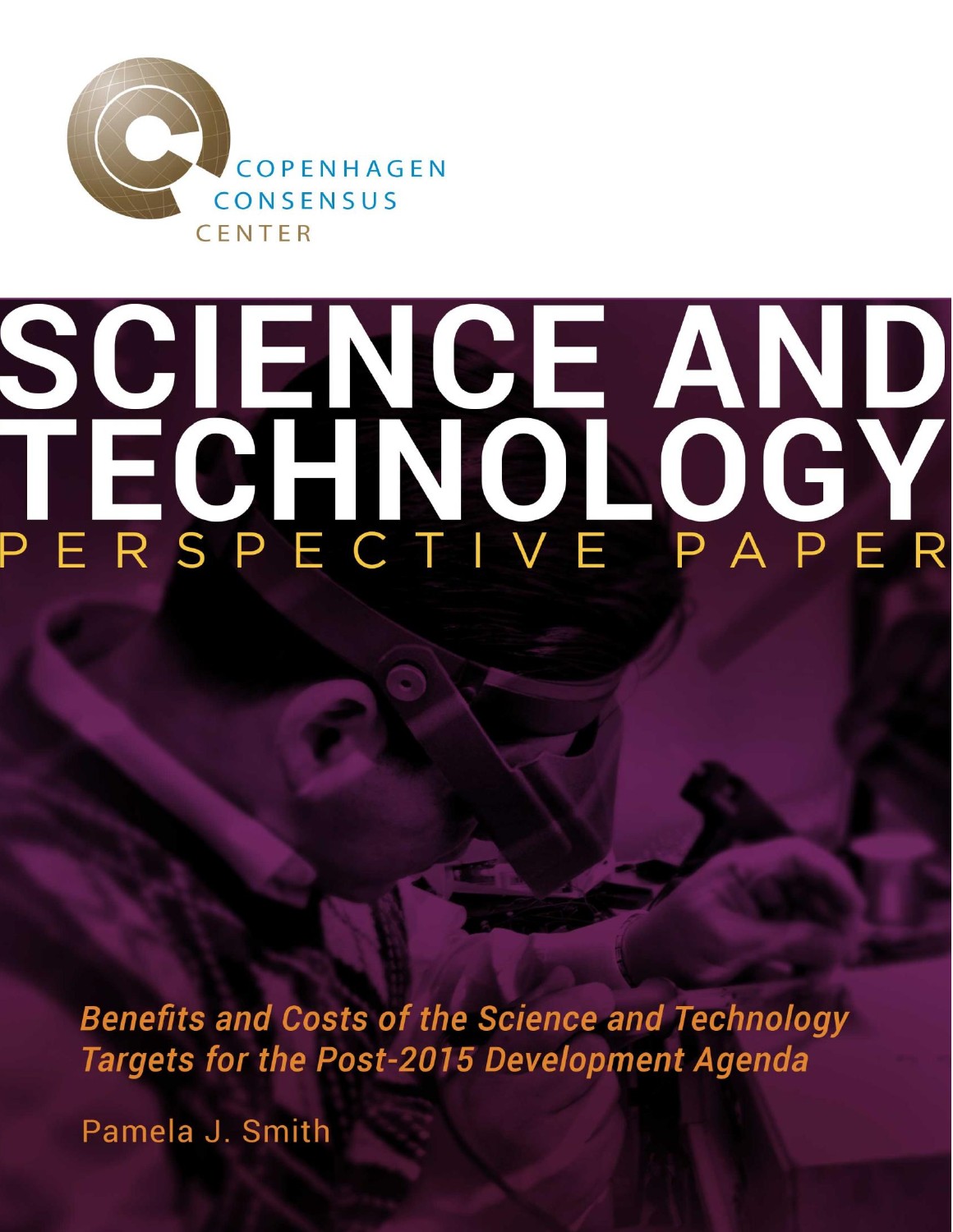

# Benefits and Costs of the Science and Technology Targets for the Post-2015 Development Agenda

Post-2015 Consensus

Pamela J. Smith *University of Minnesota* 

Working Paper as of September 2, 2014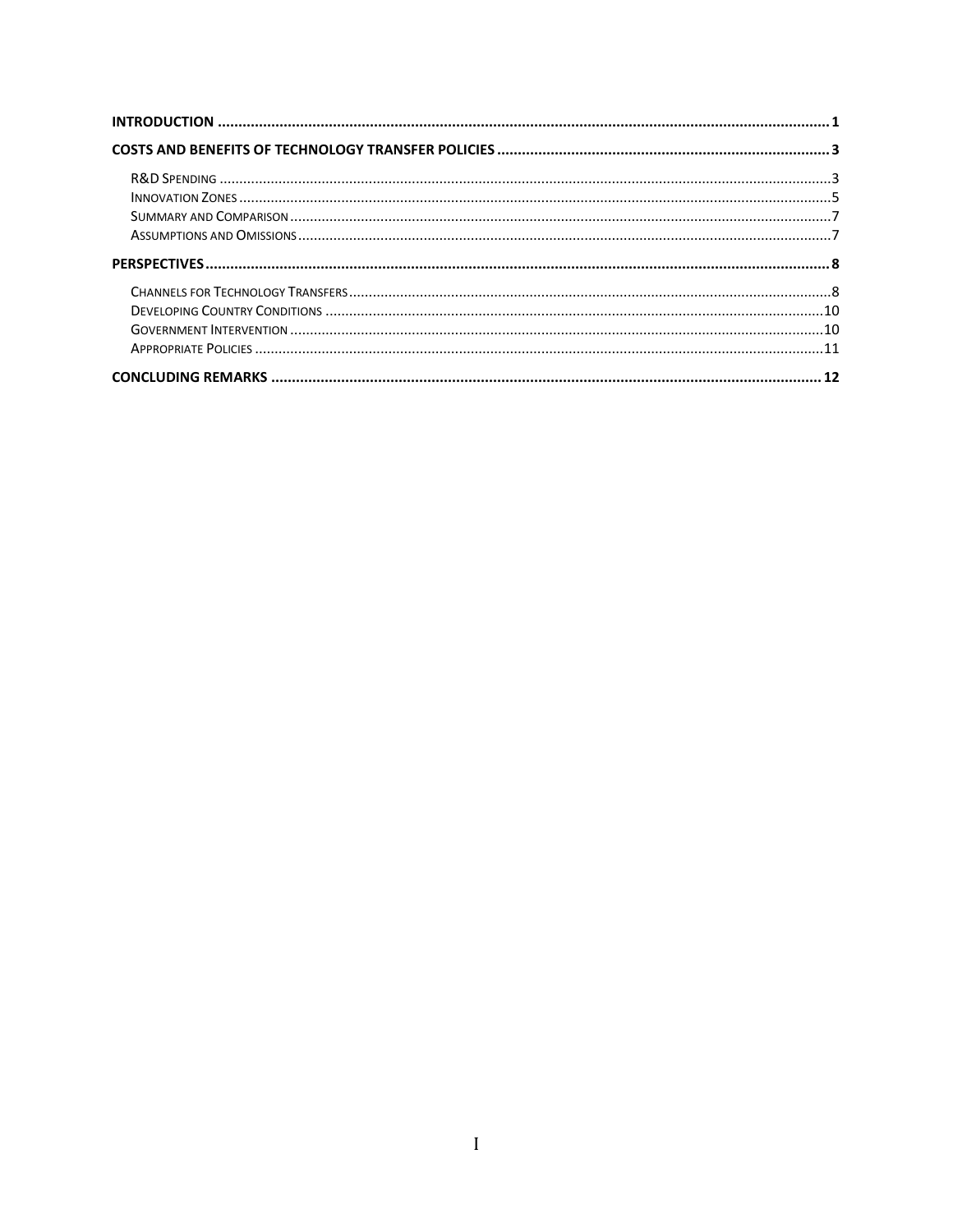# <span id="page-3-0"></span>**Introduction**

In 2015, the United Nations will select a list of "Sustainable Development Goals" for the world to meet by the year 2030. Since aid for development is limited, this process of goal setting requires establishing global priorities. The need to identify priorities is not new. The current task follows a similar process whereby the United Nations (UN) set "Millennium Development Goals" in 2000 to be achieved by 2015. The goals for 2000-15 covered issues in eight areas focusing on poverty and hunger, education, gender equality, child mortality, maternal health, disease, environmental sustainability, and global partnerships for development. Substantial strides have been made in achieving those goals. To develop the new agenda for 2015-2030, an Open Working Group has convened for roughly two years to identify a list of "challenge areas" and "target goals" within each area. Many have argued that this list needs to be short, objective, and achievable for aid to be effective. However, the list under development has been influenced by pressure groups and is currently quite long with 200 plus target goals.

To help prioritize the list of development goals, the Copenhagen Consensus Center (an international think tank) has assembled leading economist to undertake research. The purpose of the research is to identify the goals that yield the largest returns for economic and social development, and to support a focused prioritizing of goals within the UN and other development aid bodies. To this end, the research will provide benefit-cost analyses of the goals under consideration and then rank them by their cost effectiveness. This approach seeks to clarify the likely effectiveness of each dollar spent on aid. Ultimately the goal is to help the UN determine the direction of more than \$700 billion in aid.

For this purpose, the Center has commissioned economists from a range of disciplines to write "Assessment Papers" analyzing the costs and benefits of specific goals in their fields of expertize and in the areas identified by the UN as "challenge areas." The Center has also commissioned economists to write "Perspective Papers" that review and/or extend these analyzes and provide a broader context for the research. The results of this research will be reviewed by an expert panel of economists and will be disseminated in discussions and workshops conducted by the Center with UN missions, UN agencies, governments and aid agencies, and to the general public. The commissioned papers for this project cover topics in 13 "challenge areas" which roughly overlap with the areas identified in the UN Open Working Group (2014) report.

These challenge areas include: "Strengthen and enhance the means of implementation and global partnership for sustainable development." This area focuses on international movements including International Technology Transfers. Examples of general technology transfer goals under consideration include:

Promote regional and international collaboration on and access to science, technology, innovation, research and knowledge sharing, including through North-South, South-South and triangular cooperation (17.26).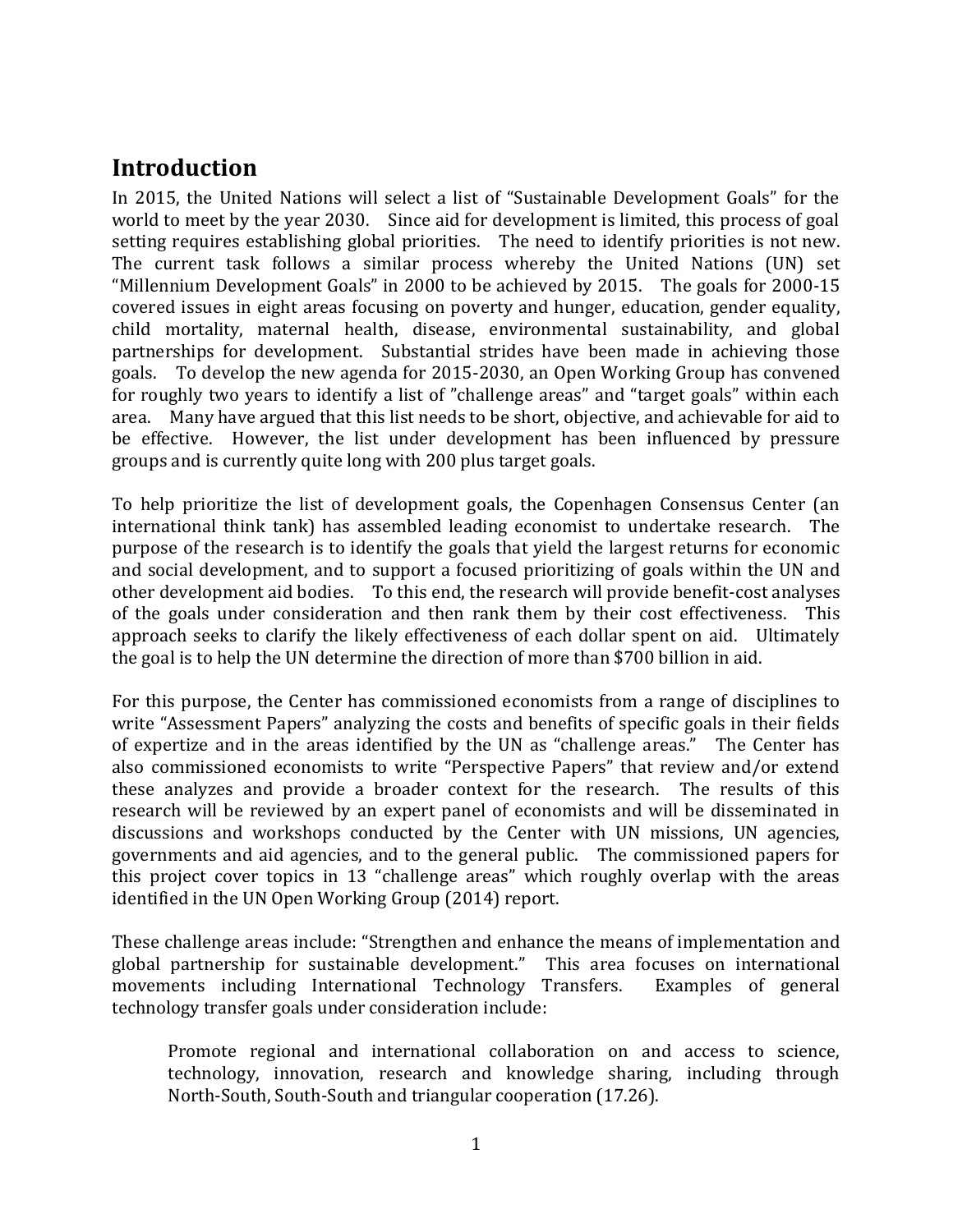Enhance international cooperation with developed countries taking the lead in implementing sustainable consumption and production patterns, including through strengthening developing countries' scientific and technological capacities to move towards more sustainable patterns of consumption and production (17.38).

The UN goals also include proposals in specific technology sectors. Examples include:

Support research and development of vaccines and medicines for the communicable diseases that primarily affect developing countries in cooperation with pharmaceutical companies, provide access to affordable essential medicines in developing countries, and support developing countries' use of TRIPS flexibilities (17.11).

By 2030, expand international cooperation and support in water and sanitation related technologies, including water harvesting technologies and wastewater treatment, recycling and reuse technologies (17.18).

Enhance international cooperation to facilitate developing countries' access to clean energy technologies, including through appropriate partnerships (17.19).

Promote transfer and dissemination of clean and environmentally sound technologies to developing countries, including through the possible implementation of a UN global technology facilitation mechanism, and encourage the full use of TRIPs flexibilities (17.31).

Build science, technology and innovation capacity in developing countries, including to undertake technology assessment and research, development and adaptation of clean and environmentally sound technologies (17.33).

Increase scientific knowledge, and develop research infrastructure and capacities to enhance the contribution of marine biodiversity to the development of developing countries, in particular of SIDS and LDCs (17.41).

The UN goals also include those that can be thought of as foundational to technology transfers that occur through trade and foreign direct investment such as:

Facilitate investments in developing countries in infrastructure such as roads, railways, ports, water supply and treatment, and ICT (17.29).

These examples illustrate the range of goals that relate to technology transfers. These goals tend to be cross-cutting in that they have implications in multiple challenge areas. What they have in common is that they seek to address market failures by improving the conditions that support the higher socially optimal levels of technology transfers into developing countries. In other words, the goals in their current form can be thought of as supporting the prerequisite conditions that advance technology transfers and ultimately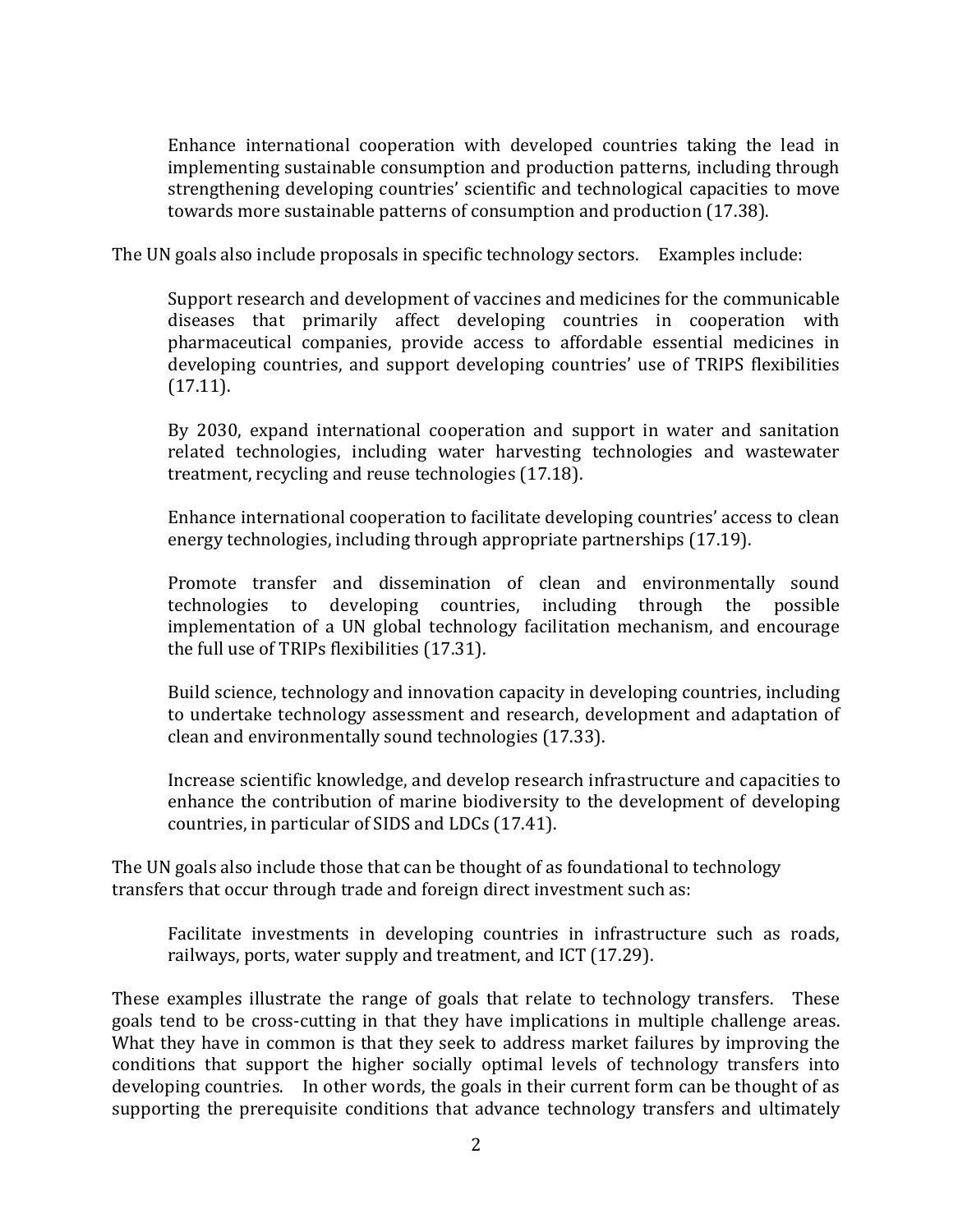sustainable economic development.

This paper is a "Perspective Paper." The purpose of this paper is twofold. The first purpose is to assess the policy proposals presented in the "Assessment Paper" by Keith E. Maskus (2014). These proposals are in the spirit of the UN's target goals 17.26 and 17.38 (above). Maskus analyzes two specific policies that have the potential for increasing technology transfers to developing countries. These are R&D subsidies that support the ability of developing countries to absorb foreign technologies; and innovation zones that support technology transfers via temporary labor movements between participating countries. The second purpose is to provide a broader perspective on policy options in the area of technology transfers. To this end, I discuss the channels for technology transfers, the economic conditions that support technology transfers, the role of government, and policies suited for countries at different levels of development. I then consider how the Maskus proposal fits into this broader literature and range of policy options.

The remainder of this paper is organized as follows: Section 2 provides an assessment of the Maskus proposals. Section 3 provides perspectives from the broader literature. Section 4 provides concluding remarks and comments on prioritization for the UN's 2015-30 Sustainable Development Goals.

# <span id="page-5-0"></span>**Costs and Benefits of Technology Transfer Policies**

Maskus (2014) focuses on two potential policy targets for inclusion in the UN's 2015-30 Sustainable Development Goals—R&D subsidies and innovation zones. Maskus chose these targets because of their potential to facilitate technology diffusion, improve access to knowledge, and promote growth of domestic technological capacities in developing countries. Below I review each of these in turn.

### <span id="page-5-1"></span>*R&D Spending*

The first objective is to increase the ratio of R&D spending as a percentage of GDP to rates in developing countries. Maskus considers two national policies to achieve this goal: (a) R&D tax credits to create an incentive for increases in R&D spending by the private sector; and (b) increases in direct government expenditures as the public sector counterpart.

Maskus's analysis of these policies is well grounded in the literature. In brief, the argument is that R&D investments support productivity spillovers and growth. In the absence of government intervention, the private sector will under invest in R&D because firms do not take into account the full social benefits arising from their investments (e.g., the external spillovers). This is the classic market failure argument for government intervention. If the knowledge spillovers are national in scope, then national government intervention to subsidize R&D is justified to support a socially optional level of investment nationally. If the spillovers extend beyond borders, then international support or coordination is justified to support a socially optional level of investment globally.

The question then is what form of intervention? As Maskus notes, there are numerous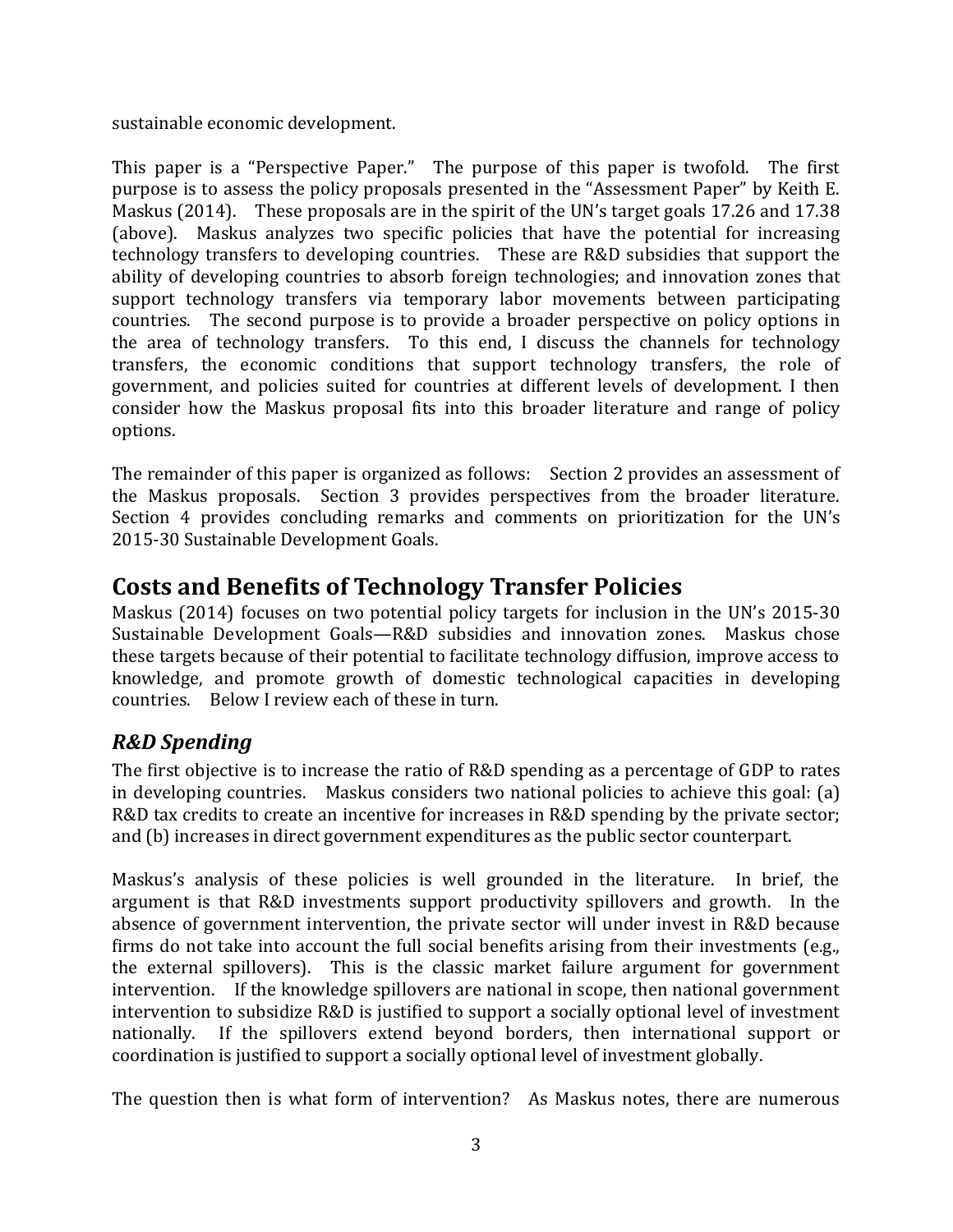policy instruments that can be used to support R&D investment. National policies include R&D tax credits and direct government spending (those analyzed by Maskus), among others. The existing literature provides some evidence on the effectiveness of R&D tax credits in stimulating private investments in developed countries; however the literature is more limited on the subsequent impact of this policy on knowledge spillovers and growth (the ultimate goals). The existing literature focuses primarily on developed countries, with few studies of developing and emerging countries. The Maskus paper provides a contribution to this literature gap.

The analysis presented by Maskus is well motivated by existing observations. As a starting point, Maskus evaluates the R&D/GDP ratios of emerging, developing, and more developed countries. He shows that the ratio has been trending upward for each group. Thus, he takes as a given that these historical trends will continue through the 2015-2030 period. His analysis focuses on policies that raise the ratio above the historical trends. He establishes a range of target growth rates in R&D/GDP from modest to ambitious. He focuses his analysis on developing and emerging countries, and excludes countries that will likely exceed the targets without new policy intervention.

Maskus uses a variation of a partial-equilibrium model from Lester (2012). Maskus computes a target level of R&D expenditures required to raise the R&D/GDP ratio above the historical trends to the targets selected for the period 2015-2030 for both developing and emerging countries. This R&D expenditure is split 50/50 between the private and public sectors, based on current data on R&D spending. The specific policies to achieve these expenditures are R&D tax credits and government grants to R&D. Maskus assumes that these policies are equally effective within the countries of each group and that there are no spillovers in the effects of the policies across countries. The model is then used to assess the welfare impact of the two policies by calculating the net of benefits minus costs. Benefits include: (1) productivity gains from private and public spillovers, and (2) induced innovation from these spillovers. Costs include: (3) efficiency loses, (4) financing costs, (5) fixed costs to firms, and (6) administration costs to government. This calculation requires that assumptions be made about parameter values in the model. Maskus selects values based on current research in the literature; and in the cases where the literature is limited Maskus considers a range of values. This approach is reasonable and consistent with the literature.

The results of the analysis include benefit-cost ratios for developing and emerging countries, with a range of results corresponding with modest and ambitious scenarios. For developing countries, the modest target is growth in the R&D ratio to 0.50 percent of GDP by 2030. The results of this case show a benefit-cost ratio that ranges from 0.88 to 1.42. The ambitious target is growth in the R&D ratio to 0.75 percent of GDP by 2030. The results of this case show a ratio that ranges from 0.90 to 1.44. The ranges in each case reflect variation in underlying parameter values and length of policy effects. In comparison, for emerging countries the benefits and costs are larger. However, since the benefits and costs increase proportionately, the ratios are similar for emerging countries as those of the developing countries. Given the conservative assumptions underlying the analysis, one can conclude that benefits exceed the costs by a ratio of 1.4 under likely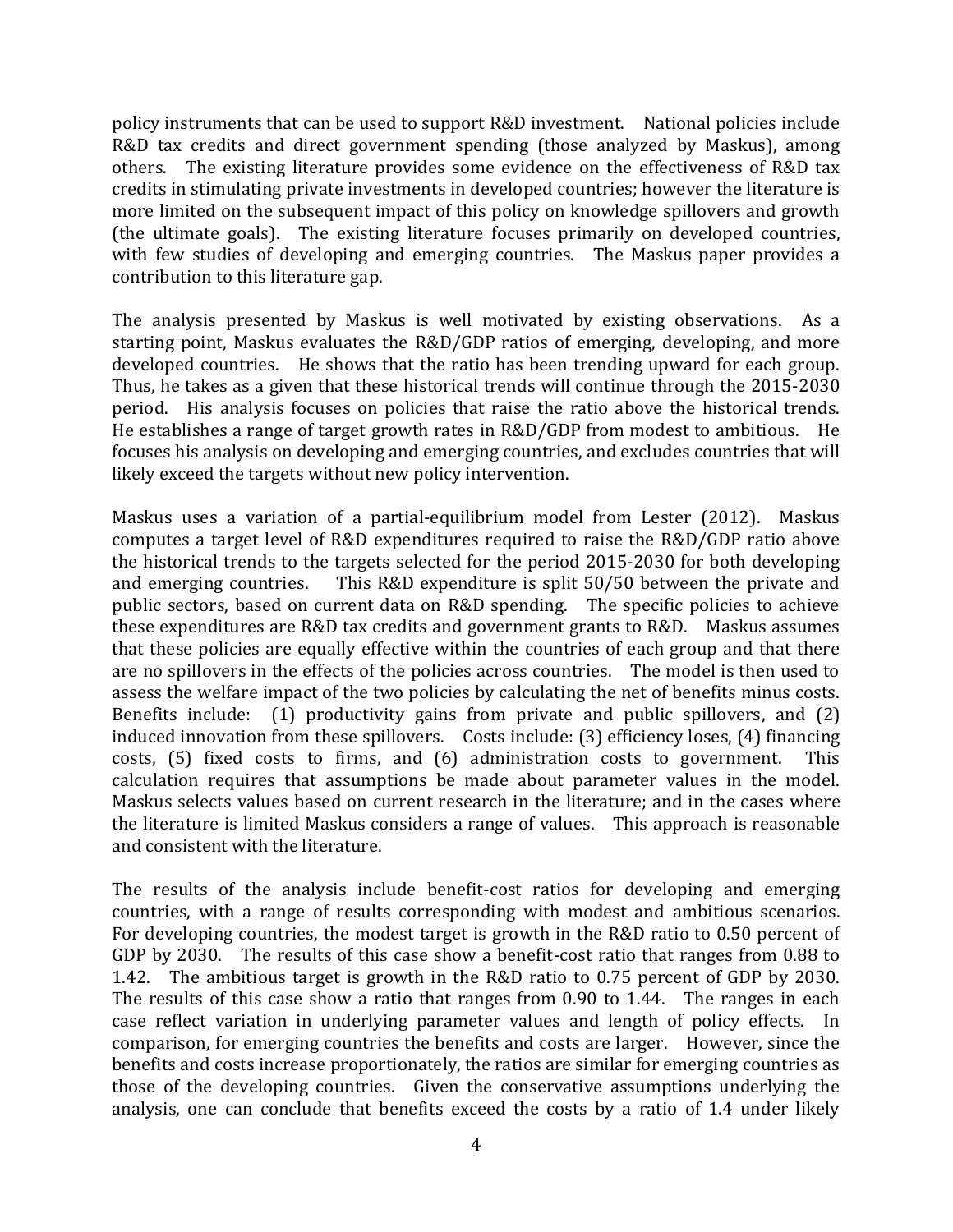conditions. Maskus concludes that the benefits of the R&D policies do not sufficiently exceed the costs, and thus these policy targets do not qualify as "strong or phenomenal." In other words, developing countries would benefit more from investing in policies that yield a higher benefit-cost ratio. I agree with this assessment.

#### <span id="page-7-0"></span>*Innovation Zones*

The second objective is to establish 10-year visas permitting free mobility of skilled labor among participants in "innovation zones."

The theory literature in economics provides well established support for policies that relax barriers to labor movements. To illustrate the classic findings, Maskus uses the Specific Factors model originating from Bhagwati (1984). He shows that even partial labor mobility across countries results in an increase in wages in the (low wage) source country and a decrease in wages in the (high wage) recipient country. In terms of country welfare, labor mobility results in an increase the welfare of labor in the source country, and capital and land owners in the destination country; and an increase the welfare of the migrant labor. These welfare gains are partially offset by decreases in the welfare of capital and land owners in the source countries, and labor in the destination countries. From a national perspective, the source country loses in net while the destination country gains in net. From a global perspective, the combined welfare of the countries unambiguously increases.

Maskus offers several caveats to these established results that are also well documented in the literature. The first is that it is possible for the source country to experience a net welfare gain if the migrant labor remits some of their wages back to their country of origin. Second, if the productivity of migrant labor is lower than that of labor in the destination, then the gains in wages would be more modest. Third, the source country may experience other types of losses due to outmigration of labor including the loss of positive externalities associated with knowledge spillovers and a decrease in the tax base. Finally, the magnitude of the welfare changes from migration depends on the extent to which barriers are relaxed, with more complete relaxation generating larger gains.

In the analysis, Maskus accounts for the core finding in the literature and most of these caveats. He also adds additional features. He considers the migration of skilled labor which is more closely associated with knowledge spillovers, and he considers the effects of temporary migration that occurs within a group of cooperating countries. These features match the proposed innovation zone scenario and make the proposed policy distinct from existing policies.

The analysis is well motivated by existing data and trends. Maskus begins by calculating the bilateral stocks of skilled migrants. Data for constructing these stocks are quite limited. Maskus uses the dataset of Docquier, Lohest and Marfouk (2007) as a starting point, and augments these data in a number of ways. The resulting data set is for a sub-set of countries and regions in the Americas for 2000 and 2010.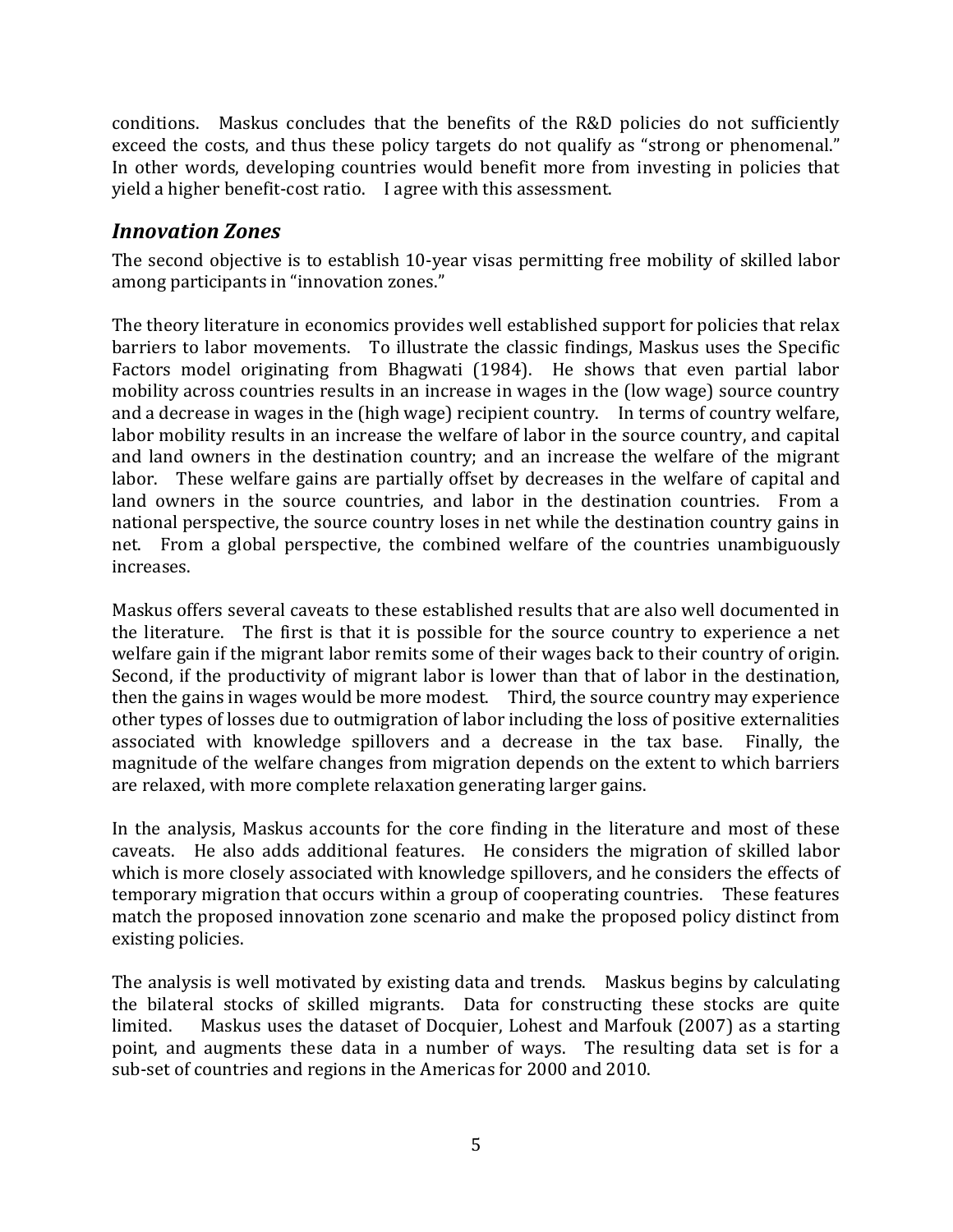For policy instruments, Maskus considers innovation zones which would allow skilled workers with visas to circulate within all of the countries participating in the innovation zone. He examines two types of visas and two types of innovation zones. For visa, he examines: (1) a one-time five percent increase (over the initial level) that is implemented immediately, with economic effects sustained from the initial year through 2030; and (2) a twenty percent increase phased in over five years. For innovation zones, he examines: (a) a North-South zone and a South-South zone (both within the Americas). As Maskus rightly notes, these zones are "suggestive" in that the policies proposed do not currently exist. The regions of the Americas provide a benchmark reflecting current arrangements on labor mobility.

Maskus uses a partial equilibrium model, where the costs and benefits vary depending on whether countries are the source or destination of migrating skilled labor. In this analysis, developed and developing countries can be both the source and destination of labor flows, although flows from the South to North are dominant. The benefits/costs include: (1) wage changes in source and destination countries, (2) income gains to migrant labor minus their bilateral remittances back to their source country, (3) efficiency changes in source and destination countries, (4) fiscal externalities in source and destination countries (changes in tax revenues), and (5) spillovers (that raise total factor productivity) into destination countries within the zones.

The results correspond with three policy scenarios. The first scenario is a North-South zone that results in a 5 percent increase in bilateral labor flows. Overwhelmingly the largest effects of this policy are the income gains to the migrant labor and remittances back to their countries of origin. In comparison, the other benefits and costs are relatively small. The benefit-cost ratio for this scenarios ranges from approximately 3 to 68. This ratio assumes that the benefits experienced by the migrant labor are attributed to their country of origin. This assumption results in high ratios for developing countries that are primarily the source of migrant labor. When the income gains of migrant labor are removed from the calculations for the source country, the results show smaller ratios now ranging from roughly 1 to 14. In terms of the global welfare effects, the ratio is 13.5 (including the welfare of migrant labor) and 3 (excluding migrant labor). These results indicate that the welfare effects of the fiscal and technological externalities are economically significant, even though they are dwarfed by the wage gains to migrants. These are the findings generated using the most conservative parameter values. When the parameters are adjusted to a more moderate case, the resulting ratios are higher as one would expect. In terms of the global welfare effects, the ratio is 30.3 (including the welfare of migrant workers) and 4.1 (excluding this welfare component).

The results for the second scenario correspond with a South-South zone. In this case, benefit-cost ratios decrease to 7.1 (including the welfare of migrants) and increase to 5.1 (excluding the welfare of migrants). These results are consistent with expectations since the income gains to migrants are smaller in a South-to-South zone where wage differences are smaller across countries. Further, destination countries experience smaller tax gains on lower wages in South-to-South migration. Alternatively, the increase in the ratio that excludes the migrant labor welfare suggests that the fiscal and technological externalities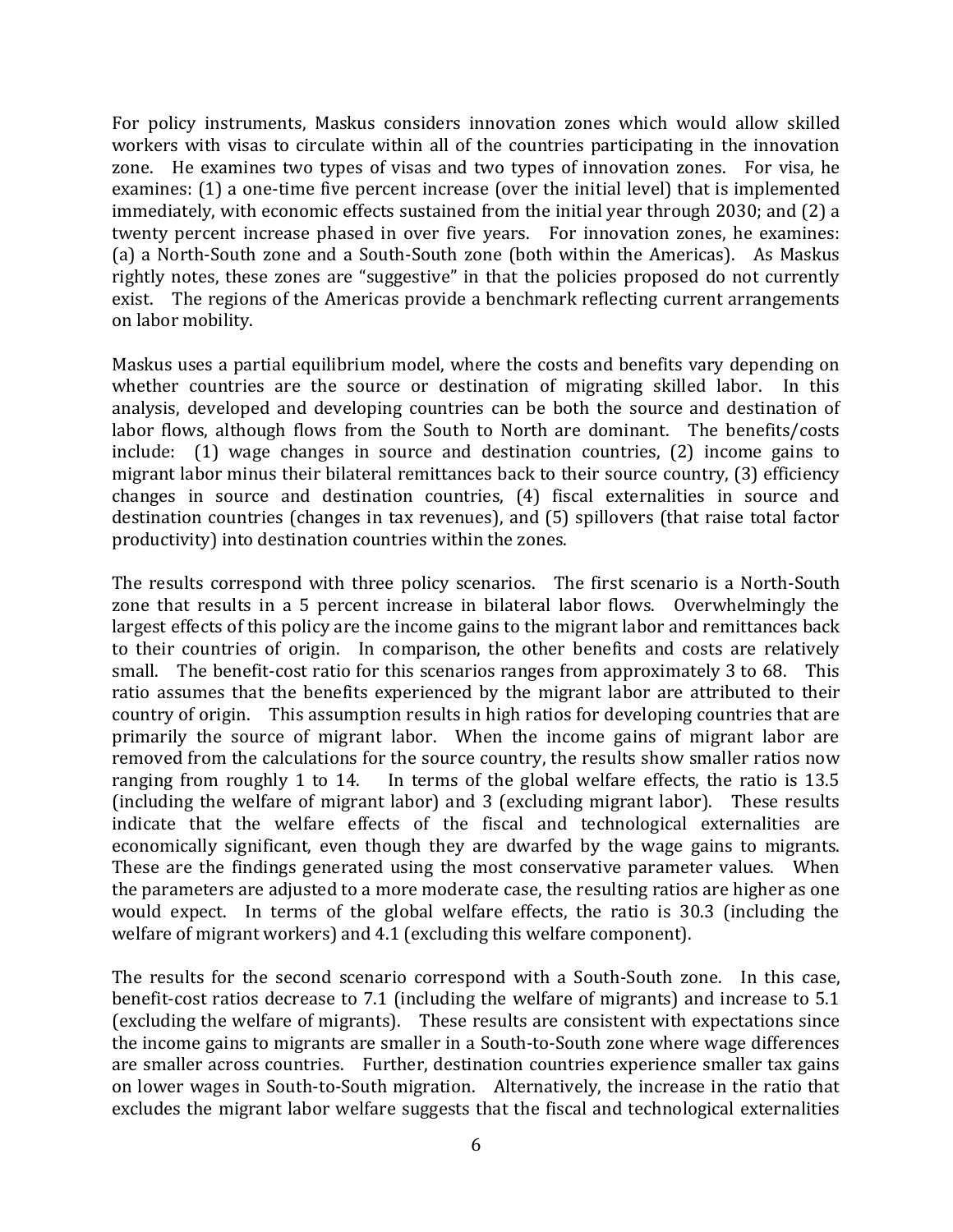generated within a South-South zone are economically significant.

A third scenario is a 20 percent increase in bilateral labor flows phased in over 5 years for the North-South zone. This case is more ambitious as it allows for a much larger movement of skilled labor. The results of this aggressive policy are similar to those of the conservative program. This is because the welfare benefits and costs increase in roughly the same proportion. The value of this last exercise is to provide a sense for the magnitude of the potential effects of spillovers on total factor productivity. Assuming a 3 percent discount rate, these gains are 4.4 billion in additional real GDP. These gains would be attributed most to the countries experiencing the largest circulation of skilled labor and thus benefiting most from the associated spillovers.

In summary, the results show that global benefits exceed costs by a ratio of approximately 13 for a North-North agreement and 7 for a South-South agreement under the most conservative conditions. These results are "suggestive" in that they provide a benchmark under existing regional agreements in the Americas, rather than a pluri-lateral zone in the full form proposed. I agree with Maskus that these ratios place the program nearly in the "phenomenal" range.

#### <span id="page-9-0"></span>*Summary and Comparison*

One can compare the two proposals in terms of their goal to stimulate technology transfers and thus raise welfare (the ultimate goal). In this regard, the R&D policy raises benefits and costs in roughly the same proportion such that the benefit-cost ratio is only slightly larger than 1. Even so, there are economically substantial benefits in terms of domestic knowledge externalities. In comparison, the innovation zone policy generates welfare benefits that substantially outweigh the associated costs. The corresponding ratios are as large as 30 under conservative conditions. This figure reflects the "global" effectiveness of the policy. However, the benefits and cost vary across source and destination countries. Destination countries experience an unambiguous increase in welfare, as does the innovation region in aggregate. However, source countries experience a potential net loss in welfare. This loss can be offset by remittances from labor that has out-migrated. The largest gains are to migrants in the form of wage increases. Under this policy, the benefits associated with spillovers are economically significant, even though they are a relatively small proportion of the net gains. In both analyzes, the results are conservative estimates suggesting that the gains under both policies are likely larger than reported.

#### <span id="page-9-1"></span>*Assumptions and Omissions*

Maskus's benefit-cost methodologies are solidly grounded in economic theory, empirical evidence, and real world behavior. However, numerous assumptions are required to implement the model, adapt it to the policy scenarios, and generate parameter values when desired data are not available. Maskus does bump up against data limitations and finds reasonable solutions. He does a meticulous and admirable job in this regard. He relies on findings in the literature, and when the literature is scarce, he allows for a range of parameter values in the accounting process. His approach is intentionally conservative so as not to overestimate the effects of the policies examined.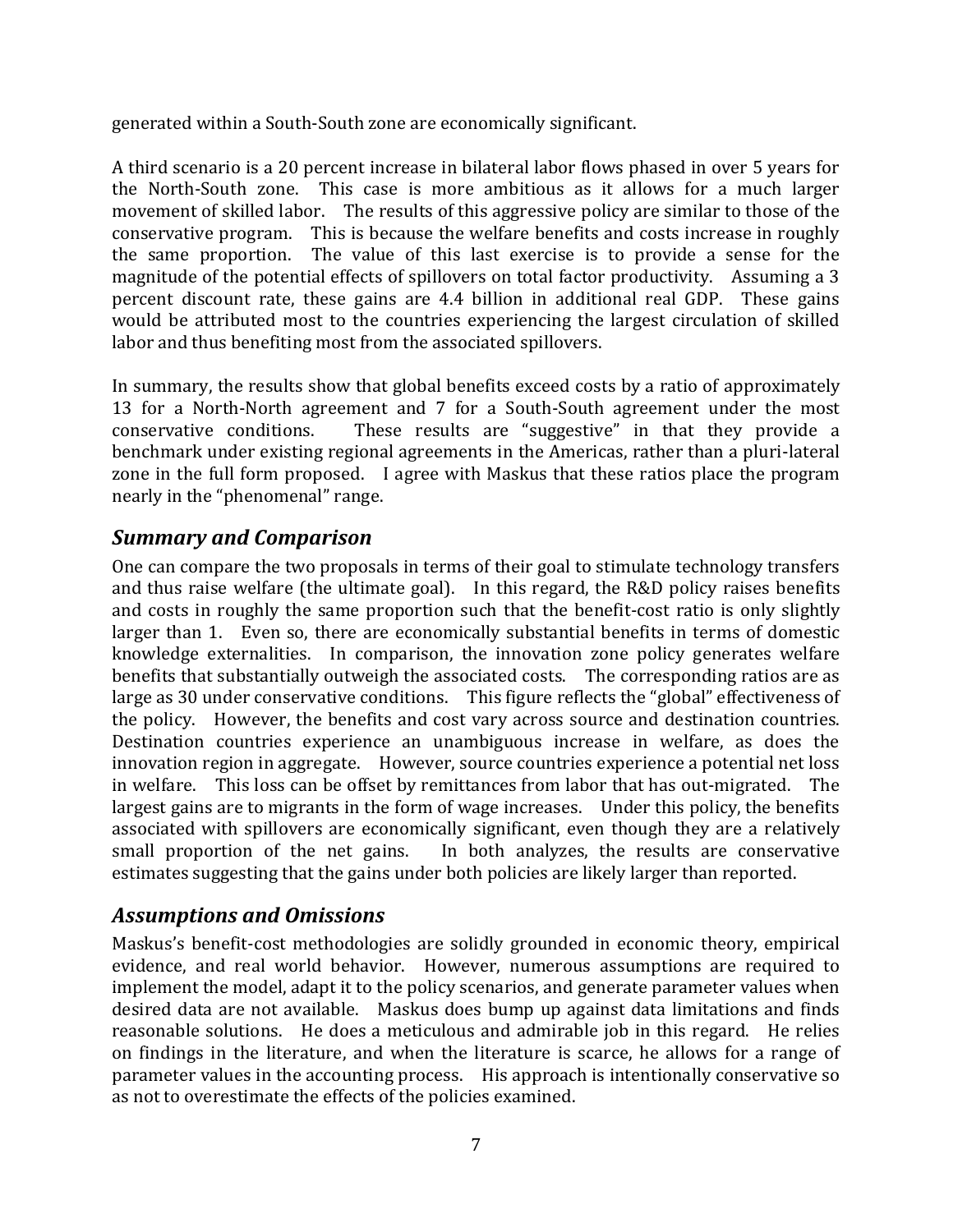One has to look hard for omissions in the analysis. If one were to insist upon noting omissions, there are only two that are noteworthy. The first is the omission of "international spillovers" in the analysis of the R&D spending policy. This omission is a conscious one that Maskus discusses. The potential effect of this omission is to under estimate the magnitude of the benefit-cost ratio. That is, if one included international spillovers, the ratio could be larger than those reported. Even so, I expect that the magnitude of change would be modest and there would be no change in the basic conclusion that the R&D policy results in modest benefit-cost ratios suggesting that there are alternative targets that are more worthy of investment.

The second is the omission of human capital (and the associated externalities) in the welfare analysis of innovation zones. Again, the omission is a conscious choice which Maskus discusses. The potential effects of this omission are to overestimate the benefit-cost ratio for source countries and under estimate the ratio for destination countries. That is, if such human capital transfers (and their externalities) where accounted for, I expect that the costs would be higher in source countries and the benefits would be higher in destination countries. However, I don't expect that inclusion of this component would change the basic conclusion that this policy falls nearly in the phenomenal range.

# <span id="page-10-0"></span>**Perspectives**

The section considers a broader perspective on policies that support economic development through technology transfers. I focus on areas of consensus in the literature.

### <span id="page-10-1"></span>*Channels for Technology Transfers*

How is technology transferred internationally? The literature focuses on four prominent channels by which international technology transfers occur: (1) trade, (2) foreign direct investment, (3) licensing, and (4) labor movements. In each case, developed countries tend to be relatively abundant in knowledge resources and are thus the source of the knowledge; and developing countries tend to be relatively scarce in knowledge resources and are thus the recipients (see Coe and Helpman, 1995; Jaffe and Trajtenberg, 2002; Keller, 2004 and1996).

The first and most studied channel is international trade (see Coe, Helpman, and Hoffmaister, 1997; Eaton and Kortum, 1996, 1999 and 2002; Evenson and Westphal, 1995; Grossman and Helpman, 1991; Keller, 1998, 2002; Maskus, 2000; Parente and Prescott, 1994; Schifff, Wang, and Olarreaga, 2002; Tybout, 2000). The intuition emerging from this literature is that knowledge flows across borders embodied in goods and services. For importers, this results in access to new and improved factor inputs (from imports of intermediates) as well as the opportunity to extract the knowledge via reverse engineering (from imports of intermediates and final goods). This trade can have a positive effect on the total factor productivity of the importing countries, thus supporting economic development (Klenow and Rodriguez-Clare, 2005).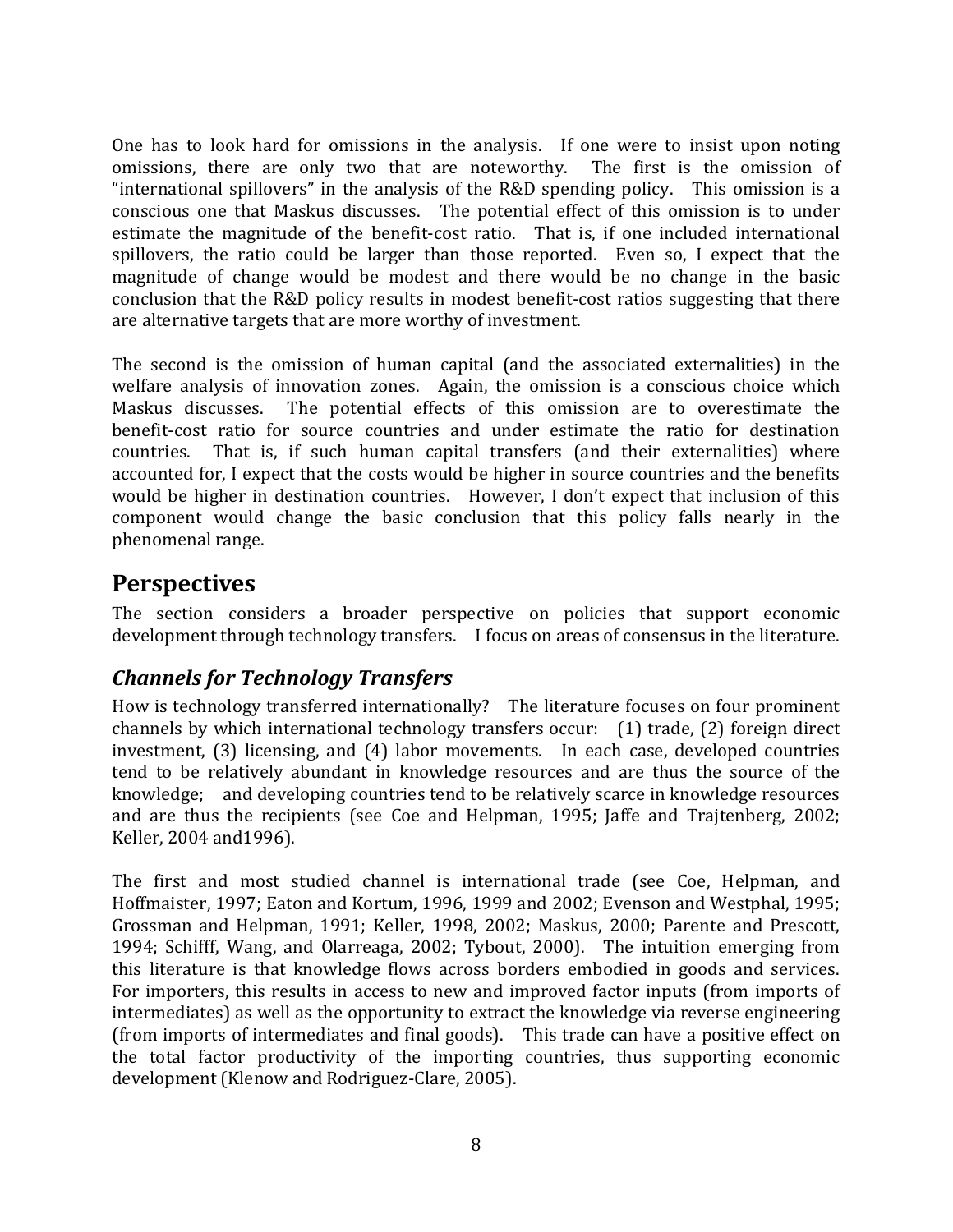The second channel is foreign direct investment (FDI) (see Aitken and Harrison, 1999; Blalock, 2001; Blomstrom and Kokko, 1997; Gorg and Greenway, 2004; Javorcik, 2004; Kokko, Tansini and Zejan, 1997; Larrain, Lopez-Calva, and Rodriguez-Clare, 2000; Markusen, 2002; Moran, 1998, 2001, 2004; OECD 2002; Saggi, 2002). The intuition emerging from this literature is that the activities of multinational enterprises (MNEs) can have both positive and negative effects on the recipient host countries. The positive effects include improved access by domestic firms to efficient foreign technologies, knowledge spillovers to domestic firms through labor movements, and knowledge spillovers through vertical linkages between subsidiaries and the sourcing networks of the parent firm. These positive effects tend to be associated with vertical FDI, where the foreign affiliates engage in production activities that are distinct from the home firm's activities. In contrast, the negative effects occur when the MNE draws domestic skilled labor away from domestic firms or satisfies local demand for goods that were previously supplied by domestic firms. Negative effects also include an adverse effect on local R&D. These negative effects tend to be associated with horizontal FDI, where a foreign affiliate replicates the parent firm's product for sale in the foreign market. The net effects tend to be positive when vertical FDI is more prominent than horizontal FDI. In such cases, local firms benefit from technology transfers.

The third channel is licensing (see Correa, forthcoming; Fauli-Oller and Sandonis, 2002; Gallini and Wright, 1990; Glass and Saggi, 2002; Maskus, 2000; Mukherjee and Pennings, 2004; Smith, 2001; Yang and Maskus, 2001). The literature on licensing and technology transfers is much smaller, but does suggest that knowledge flows via licensing are an important source of technology transfers for developing countries. Licensing tends to be more prominent in markets that are large and have transparent policy environments. Licensing also tends to be more prominent in countries where the enforcement of intellectual property rights is stronger. The intuition is that such environments provide greater confidence to the licensor that the licensee will not violate their intellectual property.

The fourth channel is labor movements. The literature on the role of labor movements in promoting technology transfers is also relatively modest (see Maskus, 2014; Mattoo and Carzaniga, 2003; Rhee, 1990). This literature considers labor movements that occur via multinational enterprises. The intuition is that technology transfers from the multinational to domestic firms as labor circulates over time. Domestic firms that benefit most tend to have the capacity to absorb the circulating knowledge. The literature also considers labor movements that occur when people migrate internationally on a temporary basis to study or work abroad, or on a more permanent basis. The ability of local firms to benefit depends on the extent to which the skills of those who migrate can be adapted to the local environment. Generally, labor movements via multinationals tend to be North-to-South, whereas the other forms of migration tend to be from South-to-North. The former provides direct knowledge spillovers into developing countries. In the latter case, the developing country can benefit if migrants return to their country of origin and/or remit income gains back to their country of origin.

The literature on these alternative channels for technology transfers does not provide clear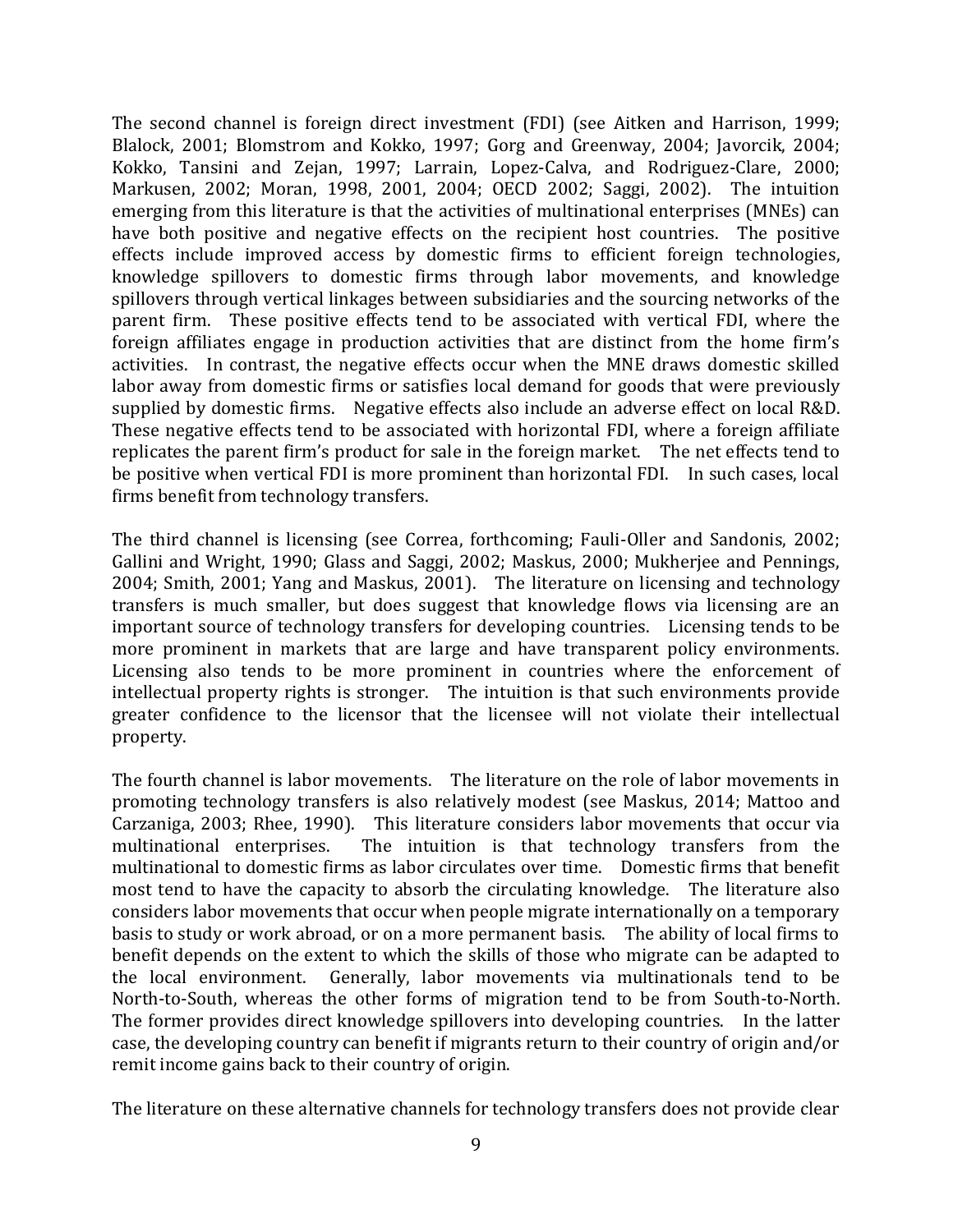guidance on which of the channels provides the largest social benefits. However, the literature does suggest that the magnitude of the social benefits from knowledge spillovers depends on: (1) the scope of the spillovers (e.g., whether they are occur within countries or across countries; and whether they occur within industries or across industries), (2) the characteristics of the source and destination countries of the spillovers (e.g., such as ability to absorb and adapt technologies); and (3) the characteristics of government policies that influence spillovers (e.g., such as the strength of intellectual property rights).

#### <span id="page-12-0"></span>*Developing Country Conditions*

What economic conditions in developing countries support technology transfers? The literature suggests that the ability of developing countries to benefit from technology transfers depends on characteristics of the countries (see Arora et al., 2001; Blyde and Acea, 2002; Eaton and Kortum, 1996; Hausmann and Rodrik, 2003; McCalman, 2001; Peri, 2003; Smith, 2001; World Bank, 2004). The most basic conditions are the ability to absorb technologies and adapt them to meet domestic needs. The literature is wide ranging in terms of the domestic characteristics that support absorption and adaptation. Characteristics include the quality of the domestic infrastructure, the transparency and stability of local government, and the abundance of skilled labor. These characteristics influence all of the channels for technology transfer, but particularly FDI which is especially responsive to the local business environment. The literature suggests that a business environment that attracts vertical MNE activities as well as skilled labor movements can be particularly important in supporting technology transfers in developing countries.

The literature also suggests that the intellectual property rights (IPRs) of countries are an important feature affecting inward technology flows via the alternative channels (Fink and Maskus, eds., 2005). Generally, the least developed countries are less likely to benefit from stronger IPRs because such rights result in monopoly pricing of intermediate goods (which are technological inputs in domestic production) and final goods (for which there may be few domestic substitutes). However, stronger IPRs can have a positive effect on technology transfers into middle income and large developing countries. Stronger IPRs in these more advanced developing countries can also support investment in domestic R&D.

Finally, the literature suggests that countries with fewer barriers to trade, FDI, licensing and labor movements benefit more from inward technology transfers.

#### <span id="page-12-1"></span>*Government Intervention*

When should governments intervene to support technology transfers? The classic economic argument is that governments should intervene when there is a market failure. Market failures are prominent in the case of knowledge because of its public goods characteristics (e.g., non-rival and non-excludable). The consequence of these characteristics is that socially optimal levels of technology transfers are not naturally achieved by private actors who do not account for knowledge externalities in their decision making. Thus, the role of government is to create incentives for private actors to generate the socially optimal levels of technology transfers. It is important to note that one can think of socially optimal levels of technology transfers from many perspectives including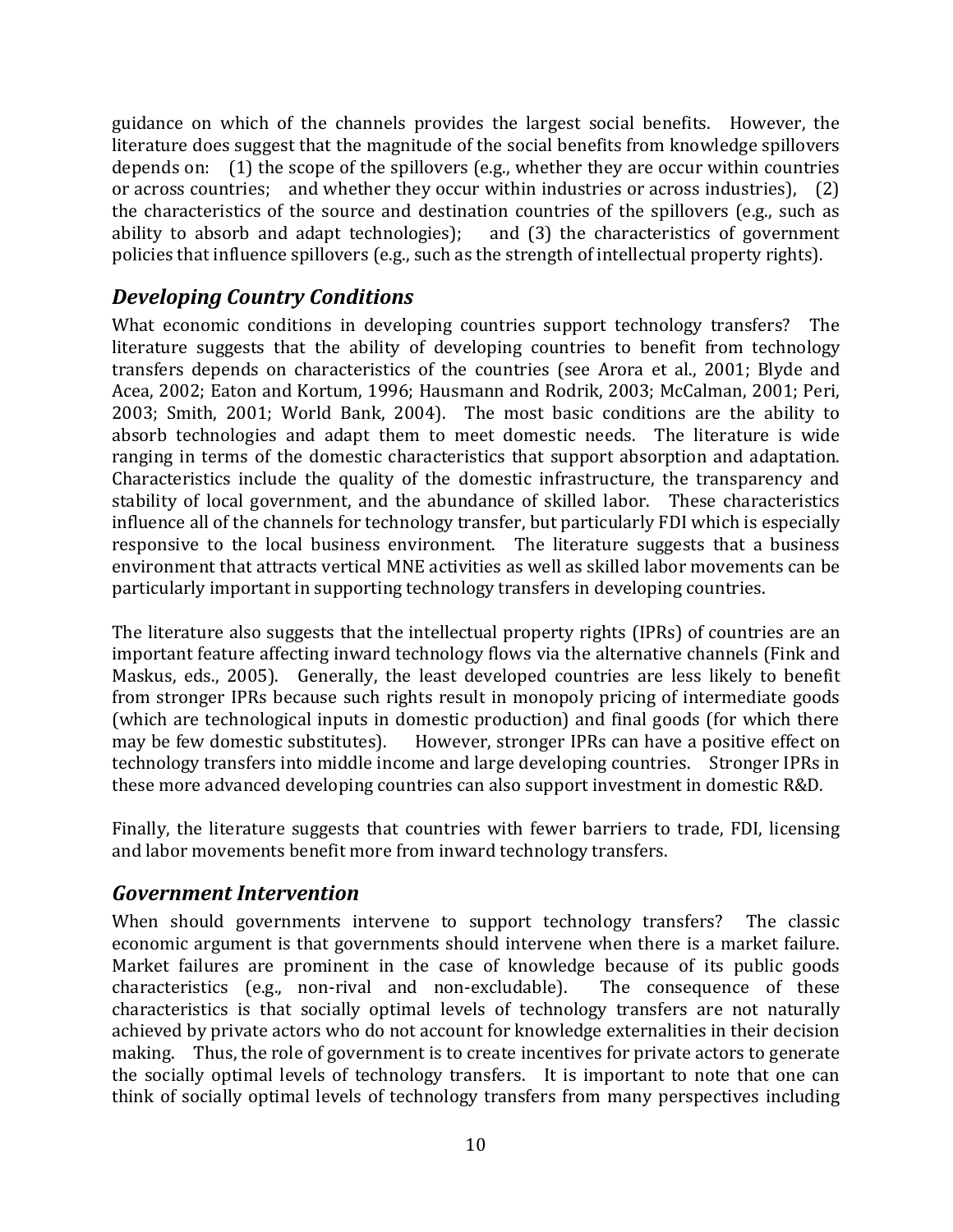the sub-national, national, regional, or global levels. The relevant scope depends on the scope of the knowledge externalities. This is important in that the most efficient policies that generate the fewest new distortions (e.g., first-best policies) have a scope that matches the scope of the knowledge externalities.

The literature on technology transfers touches on three prominent types of market failures (see Hoekman, Maskus and Saggi, 2005). The first is associated with information asymmetries between the source and recipients of knowledge transfers. Developing countries may not have sufficient information to accurately value the knowledge assets from foreign firms. This can increase transactions costs and thus limit inward technology flows. Second, there can be inefficiencies associated with the market structure. Specifically, developing countries may face high monopoly prices for knowledge assets. This is particularly relevant when the source of the knowledge has strong IPRs or other means of making their knowledge assets excludable. This can result in sub-optimal levels of technology transfers. Third, private actors in developed and developing countries may undervalue the externalities associated with knowledge transfers because they are external to the firm. This can result in an underinvestment in R&D (e.g., knowledge production) and the under use of the products of R&D (e.g., knowledge consumption). These market failures suggest a role for government to improve information between buyers and sellers of knowledge, reduce prices/costs of acquiring knowledge, and increase investments in R&D in developing countries.

#### <span id="page-13-0"></span>*Appropriate Policies*

What are the appropriate policies to support technology transfers? To answer this question, one needs to rely on the empirical literature and historical evidence, as the theory literature in economics does not provide clear guidance. It is also useful to consider a "customized approach" where the appropriate policies depend on the particular context. Hoekman, Maskus and Saggi (2005) provide an extensive summary of policy options that could be used to influence technology transfers into developing countries. I refer the reader to this article, and briefly summarize the main points here (see also Maskus, 2003; Saggi, 2004).

Hoekman, et. al. (2005) and others suggest that there is an evolution in conditions for technology transfers that roughly corresponds with the level of development of countries. This evolution is referred to as a "technology ladder." The poorest least developed countries are on the lowest rung of the ladder. For these countries, the prominent condition that limits their ability to benefit from inward technology transfers is their weak ability to absorb foreign technologies. For such countries, appropriate domestic policies would target improvements in the conditions that support absorptive capacity (see Section 3.2). Examples include policies to improve the local business environment and related institutions, policies that create incentives for education, and policies that encourage inward technology flows via trade, FDI, and labor movements. There are also policies that are not yet appropriate for the poorest least developed countries. Examples include domestic policies that encourage local R&D (such as strong IPRs) and policies that encourage technology licensing (by domestic firms from MNEs). Such policies are viewed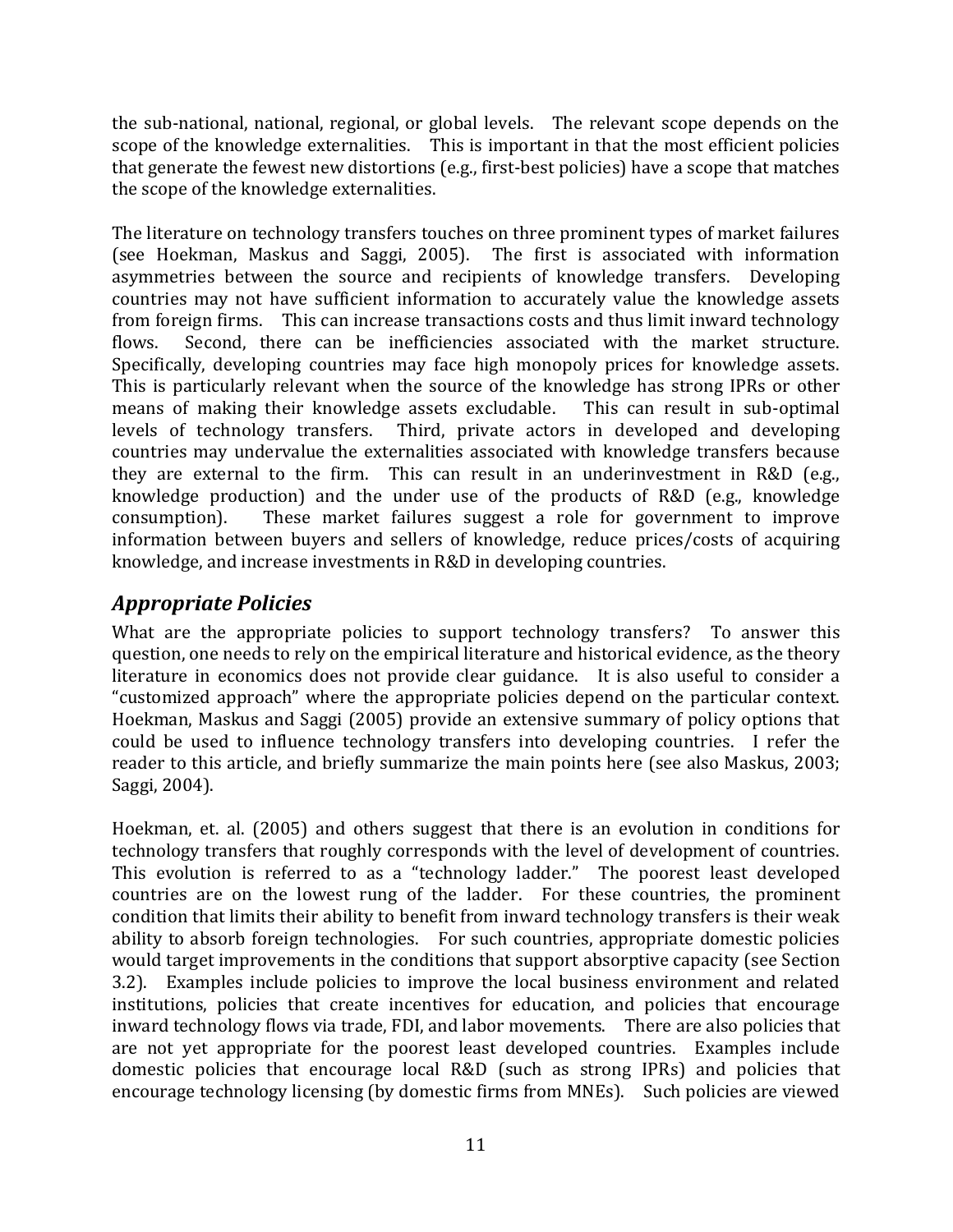as not appropriate for the poorest countries because they do not yet have the capacity to benefit from them and may be adversely affected.

For developing countries at higher income levels, the conditions for benefiting from technology transfers are stronger. This rung on the ladder includes two steps—duplicative imitation and creative imitation. Duplicative imitation refers to the ability to reproduce or replicate a technology, whereas creative imitation refers to the ability to adapt the technology to fit the domestic environment and needs. As countries advance in their ability to absorb foreign technologies, they move from duplicative imitation to creative imitation. Appropriate domestic policies for these countries include stronger IPRs. For these higher income countries, stronger IPRs encourage domestic R&D and innovation, and encourage technology inflows via multiple channels including licensing of technologies from foreign to domestic firms.

Finally, developed countries that are the source of the knowledge transfers can adopt policies that support technology transfers to developing countries. For source countries, appropriate policies include those that provide an incentive for outward technology flows and those that seek to improve the absorptive, adaptive, and innovative capacities of recipient countries. Examples include a wide range of financial and technical supports (e.g., fiscal incentives for R&D performed in developing countries, subsidies for developing country students, and technical assistance) among others (see Hoekman, Maskus and Saggi 2005, pg. 1598). Most noteworthy are policies that allow for differential pricing that would give the poorest countries access to technology inflows at lower prices/costs, particularly for critical technologies (such as medicines) that are subject to high monopoly pricing.

# <span id="page-14-0"></span>**Concluding Remarks**

This last section provides remarks on how the R&D and innovation zone proposals (in Section 2) compare, how they fit into the broader literature perspective (from Section 3), and the implication of the findings for the UN's prioritizing of technology transfer goals.

Maskus (2014) proposed two specific policies for promoting technology transfers—fiscal supports for R&D in developing countries and international innovation zones. These two policies are quite distinct from one another. The R&D supports would augment existing "national" R&D programs in developing countries. The intuition is that current levels of R&D in developing countries are below the socially optimal levels and government intervention would create incentives for increased activities. This policy is "general" in that it does not target a specific sector, but rather targets a basic condition in developing countries needed to absorb and adapt inward flows of technology—the local R&D infrastructure. This policy is likely to be most effective in middle-income developing countries that have an existing R&D sector and that are on the second rung of the technology ladder at the duplicative imitation or creative imitation stage.

In contrast, the innovation zones policy would be new since such a policy does not currently exist. This policy would be "international" in that it requires coordination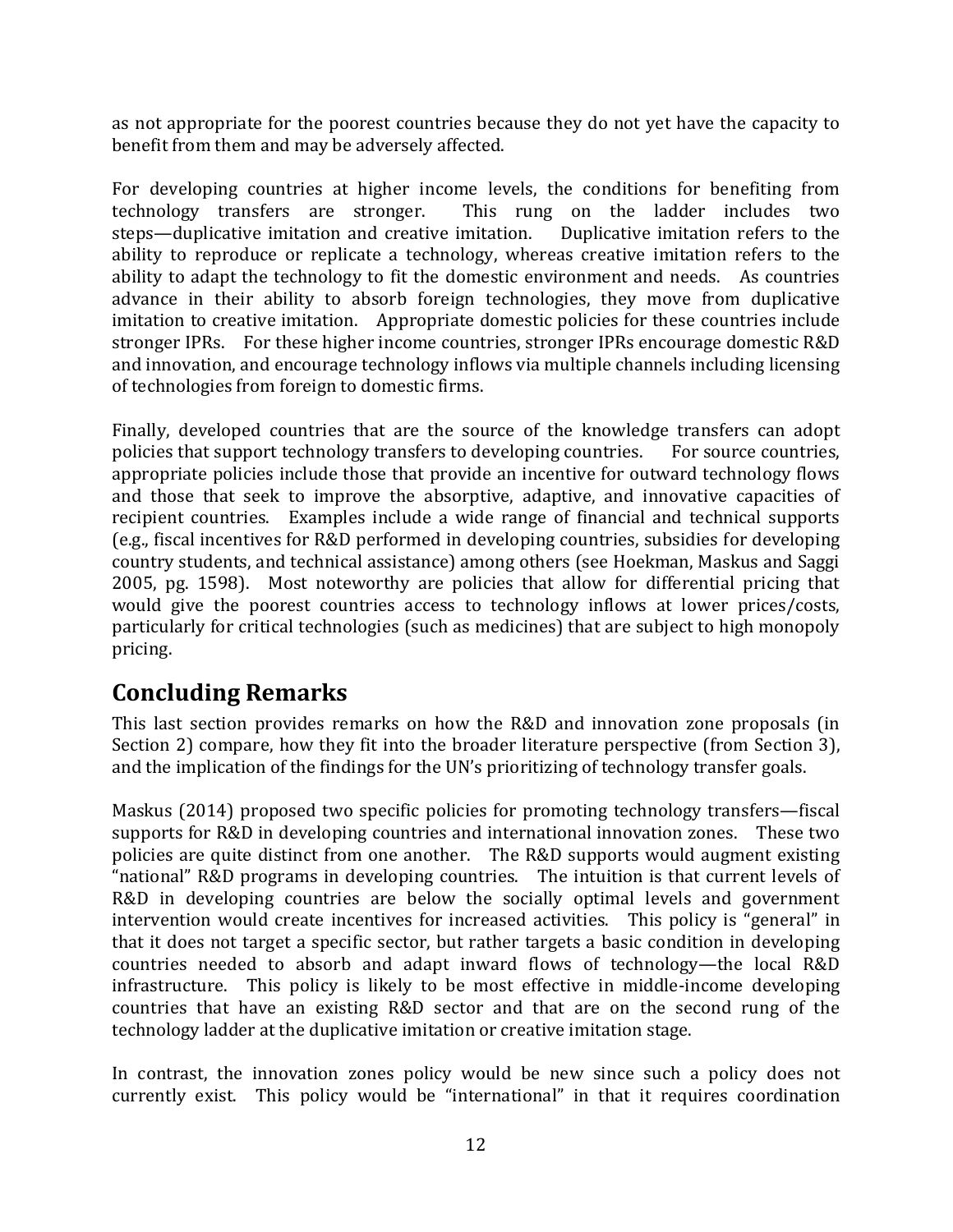between the visa granting authorities of participating countries. The intuition for this proposal is that current levels of technology transfers via labor movements is below the socially optimal level and the relaxation of barriers to labor movements would allow for increased transfers. This policy is "general" in that it does not target a specific sector, but rather supports the circulation of high- skilled labor in all technology areas. Since labor would circulate within all countries participating in the zone, the technology transfer benefits would depend on the size of the zone and its participants. The policy is likely to be most effective for middle-income developing countries that would experience inflows of skilled labor (such as through vertical MNE activities) and for low-income developing countries that would receive remittances from skilled labor that has out-migrated or where the migrants seek skills training and then return to their countries of origin.

The two policies are similar in one prominent way. They support technology transfers generally rather than sector-specific transfers. The economics literature provides strong support for such general policies, and is more mixed on the effectiveness of sector-specific policies (Noland and Pack, 2003). The effectiveness of sector-specific policies depends on the ability of governments to target industries with the largest market failures, where intervention is economically justified to promote socially optimal levels of activity. The effectiveness also depends on the ability of government to target firms that can become competitive over time (i.e., to learn by doing) such that supports are eventually no longer needed. The economics literature provides weak support for such technology targeting of "infant industries." This point is relevant since the target goals articulated in the UN (2014) report include both general proposals as well as sector-specific proposals (see Section 1).

What then would a global enabling environment look like that supports technology transfers? I circle back to this question as the majority of the technology transfer goals summarized in the UN (2014) report are listed under the challenge area: "Strengthen and enhance the means of implementation and global partnership for sustainable development." The literature suggests that there needs to be a balance between national policy freedom and policy coordination through international agreements (Finger, 2002; Helleniner, 2000; Hoekman, 2005; Sabel and Reddy, 2002). Some have suggested that multilateral monitoring and exchange of information and policy assessments through international institutions can be more effective than international policy harmonization through regional or multilateral agreements. Hoekman, Maskus and Saggi (2005) further suggest that technology transfer policies could be linked to the special and differential treatment of developing countries within the WTO. This approach would allow for latitude in policy variation for developing countries. Or alternatively, technology transfer policies could be integrated into existing or new WTO agreements. As these authors suggest, R&D subsidies relate most closely to the WTO Agreement on Subsidies and Countervailing Measures which allows for non-actionable subsidies under certain conditions; and the innovation zones relate most closely to provisions under the General Agreement on Trade in Services for temporary international movement of people providing services.

Finally, how do the Maskus (2014) proposals stack up in the context of the long list of goals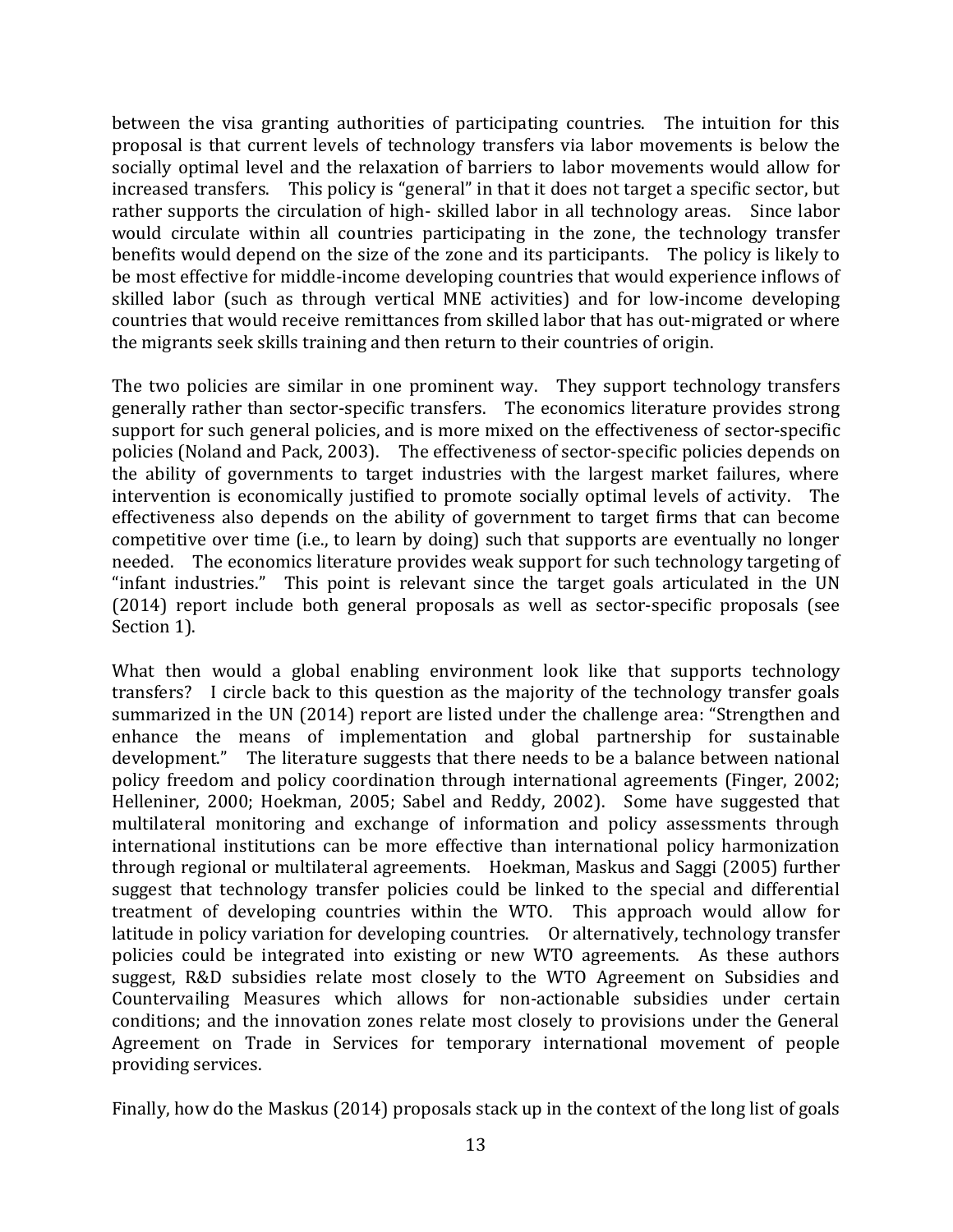being considered by the UN for 2015-2030? Are R&D subsidies and innovation zones a high priority for development assistance? The two policies are quite different in terms of their cost effectiveness. The R&D policies result in a benefit-to-cost ratio of roughly 1.4 suggesting that for every dollar spent there is a \$1.40 benefit. In contrast, the North-South innovation zone results in a benefit-to-cost ratio that ranges from 13 to 30 suggesting that for every dollar spent there is a \$13 to \$30 benefit within the zone. And, a South-South zone results in a benefit-to-cost ratio of roughly 7 suggesting that for every dollar spent there is a \$7 benefit within the zone. For the innovation zones, the caveat is that the benefits and costs at the country level depend on whether the country is predominantly a source or destination for the labor movements and whether migrants remit income back to their country of origin. This analysis suggests that the R&D proposal does not qualify as a strong or phenomenal investment, whereas the innovation zone policy does fall in the strong-to-phenomenal range. In other words, the innovation zone policy is cost effective and can be considered a sound investment for promoting technology transfers that support economic development.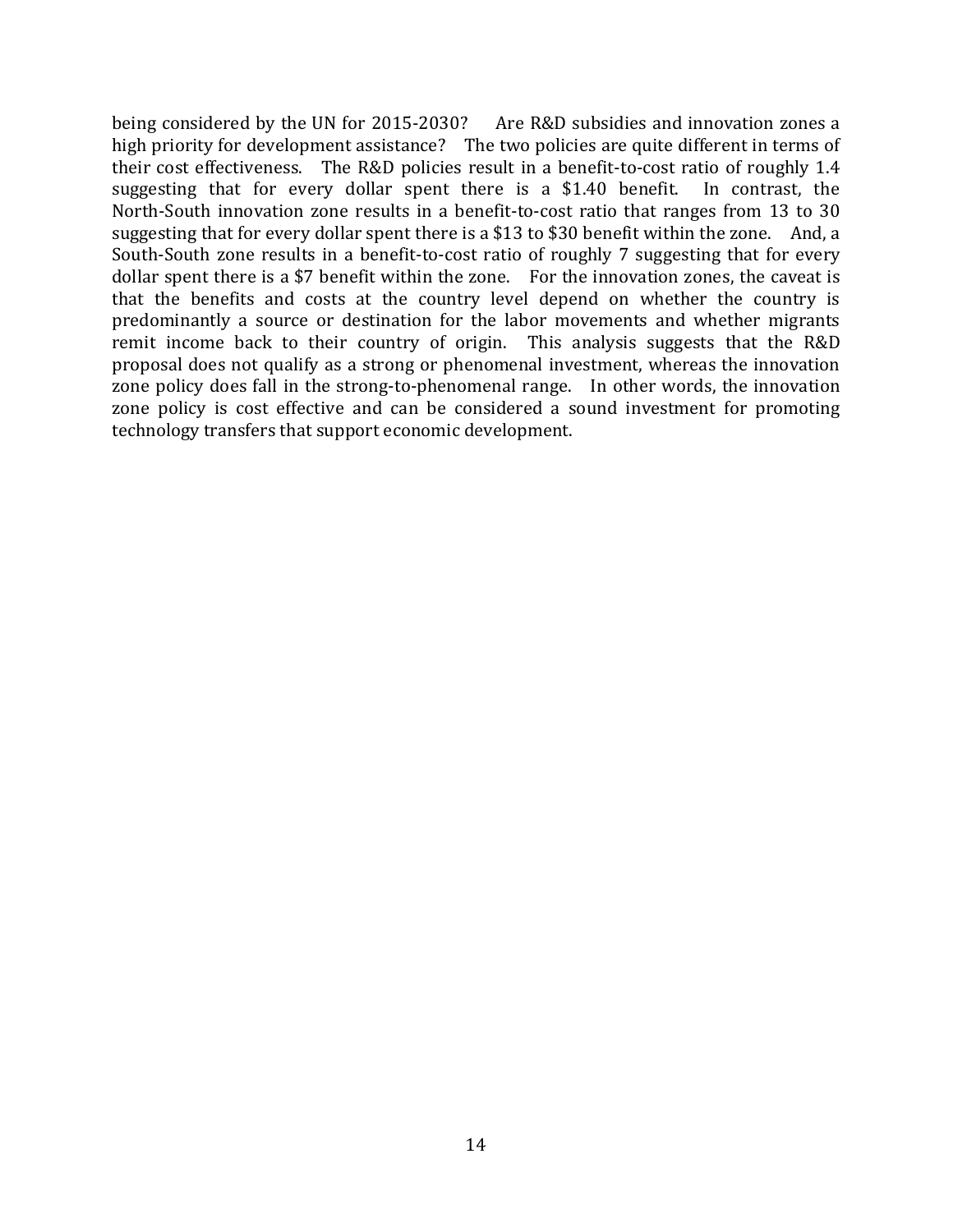#### **References**

Aitken, B.J. and A.E. Harrison. (1999). "Do domestic firms benefit from direct foreign investment? Evidence from Venezuela." American Economic Review 89(3): 605-618.

Arora, A., A. Fosfuri, and A. Gambardella, A. (2001). Markets for technology: The economics of innovation and corporate strategy. Cambridge MIT Press.

Bhagwati, J. (1984). "Incentives and disincentives: International migration." Review of World Economics 120: 678-701.

Blalock, G. (2001). Technology from foreign direct investment: Strategic transfer through supply chains (mimeo). Cornell University.

Blomstrom, M. and A. Kokko. (1997). How foreign investment affects host countries. World Bank PRD Working Paper No. 1745, Washington, DC.

Blyde, J.S. and C. Acea. (2002). The effects of intellectual property rights on trade and FDI in Latin America (manuscript). Inter-American Development Bank, Washington, DC.

Coe, D.T. and E. Helpman. (1995). "International R&D spillovers." European Economic Review 86(1): 859-887.

Coe, D.T., E. Helpman, and A.W. Hoffmaister. (1997). "North-South R&D spillovers." The Economic Journal 107(440): 131-149.

Correa, C.M. (forthcoming). "Can the TRIPS agreement foster technology transfer to developing countries?" In K.E. Maskus & J.H. Reichman (Eds.), International public goods and transfer of technology under a globalized intellectual property regime. Cambridge: Cambridge University Press.

Docquier, F., O. Lohest and A. Marfouk. (2007). "Brain drain in developing countries." World Bank Economic Review 21: 193-218.

Eaton, J. and S.J. Kortum. (2002). "Technology, geography, and trade. Econometrica 70(5): 1741-79.

Eaton, J. and S.J. Kortum. (1996). "Trade in ideas: Patenting and productivity in the OECD." Journal of International Economics 40(3-4): 251-278.

Eaton, J. and S.J. Kortum. (1999). "International technology diffusion: Theory and measurement." International Economic Review 40(3): 537-570.

Evenson, R.E. and L.E. Westphal. (1995). "Technological change and technology strategy." In J.Behrman and T.N. Srinivasan (Eds.), Handbook of development economics 3A: 2209-2300). Amsterdam: North-Holland.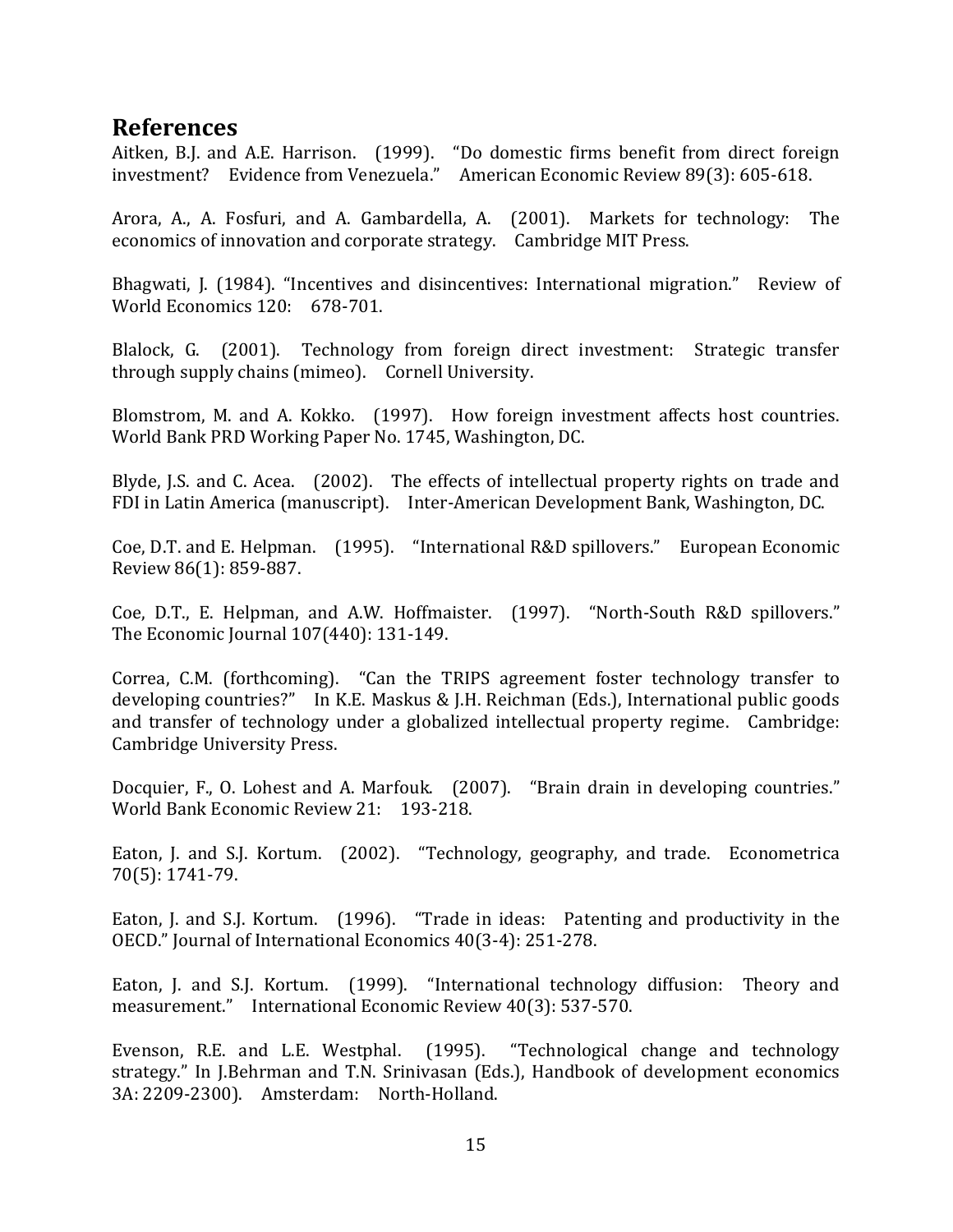Fauli-Oller, R. And J. Sandonis. (2002). "Welfare reducing licensing." Games and Economic Behavior 41(2): 192-205.

Finger, J.M. (2002). The Doha agenda and development: A view from the Uruguay Round. Asian Development Bank, Manila.

Fink, C. and K.E. Maskus, eds. (2005). Intellectual property and development: Lessons from recent research. Washingon, DC: World Bank and Oxford University Press.

Gallini, N.T. and B.D. Wright. (1990). "Technology transfer under asymmetric information." RAND Journal of Economics 21(1): 147-60.

Glass, A. and K. Saggi. (2002). "Licensing versus direct investment: Implications for Economic growth." Journal of International Economics 56(1): 131-53.

Gorg, H. and D. Greenway. (2004). "Much ado about nothing? Do domestic firms really benefit from foreign direct investment?" World Bank Research Observer 19(2): 171-97.

Grossman, G.M. and E. Helpman. (1991). Innovation and growth in the world economy. Cambridge: MIT Press.

Hausmann, R. and D. Rodrik. (2003). "Economic development as self-discovery." Journal of Development Economics 72(2): 603-633.

Helleiner, G.K. (2000). "Markets, politics, and globalization: Can the global economy be civilized?" In 10th Prebisch lecture. UNCTAD, Geneva.

Hoekman, B.M. (2005). "Making the WTO more supportive of development." Finance & Development 42(1): 14-18.

Hoekman, B.M., K.E. Maskus and K. Saggi. (2005). "Transfer of technology to developing countries: Unilateral and multilateral policy options." World Development 33(10): 1587-1602.

Jaffe, A. And M. Trajtenberg. 2002. Patents citations and innovations: A window on the knowledge economy. Cambridge, MA: MIT Press.

Javorcik, B.S. (2004). "Does foreign direct investment increase the productivity of domestic firms? In search of spillovers through backward linkages." American Economic Review 94(3): 605-627.

Keller, W. (1996). "Absorptive capacity: On the creation and acquisition of technology in development." Journal of Development Economics 49(2): 199-227.

Keller, W. (1998). "Are international R&D spillovers trade-related? Analyzing spillovers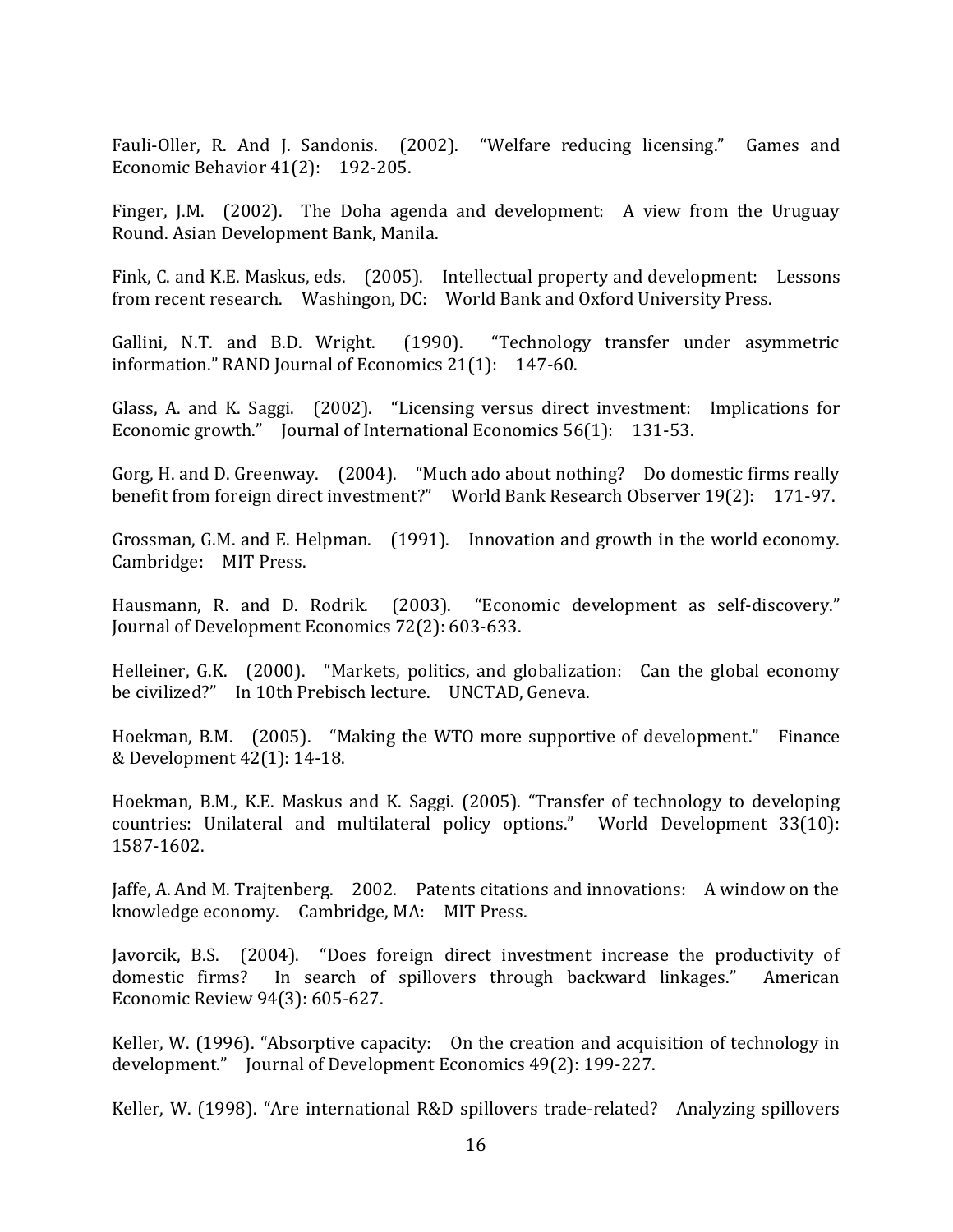Among randomly matched trade partner." European Economic Review 42(8): 1469-1481.

Keller, W. (2004). "International technology diffusion." Journal of Economic Literature 42(3): 752-82.

Keller, W. (2002). "Geographic localization of international technology diffusion." American Economic Review 92(1): 120-142.

Klenow, P. and A. Rodriguez-Clare. (2005). "Externalities and Growth." In The Handbook of Economic Growth, edited by A. Philippe and S. Durlauf. Amsterdam: Elsevier.

Kokko, A., R. Tansini, and M. Zejan. (1997). Trade regimes and spillover effects of FDI: Evidence from Uruguay (manuscript). Stockholm School of Economics, Stockholm.

Larrain, B.F., L.F. Lopez-Calva, and A. Rodriguez-Clare. (2000). Intel: A case study of FDI In Central America. CID Working Paper No. 58, Harvard University.

Lester, J. (2012). "Benefit-cost analysis of R&D support programs." Canadian Tax Journal 60: 793-836.

Mansfield, E. and A. Romeo. (1980). "Technology transfer to overseas subsidiaries by US-based firms." Quarterly Journal of Economics 95(4): 737-749.

Markusen J. (2002). Multinational firms and the theory of international trade. Cambridge, MA: MIT Press.

Maskus, K.E. (2000). Intellectual property rights in the global economy. Institute for International Economics, Washington, DC.

Maskus, K.E. (2003). Encouraging international technology transfer. UNCTAD/ICTSD Working Paper, Geneva.

Maskus, K.E. (2014). Benefit-cost analysis of technology initiatives relevant to sustainable development goals (manuscript). University of Colorado, Bolder.

Mattoo, A. and A. Carzaniga (Eds.). (2003). Moving people to deliver services. World Bank, Washington, DC.

McCalman, P. (2001). "Reaping what you sow: An empirical analysis of international patent harmonization." Journal of International Economics 55(1): 161-186.

Moran, T. (1998). Foreign direct investment and development. Institute for International Economics, Washington, DC.

Moran, T. (2001). Parental supervision: The new paradigm for foreign direct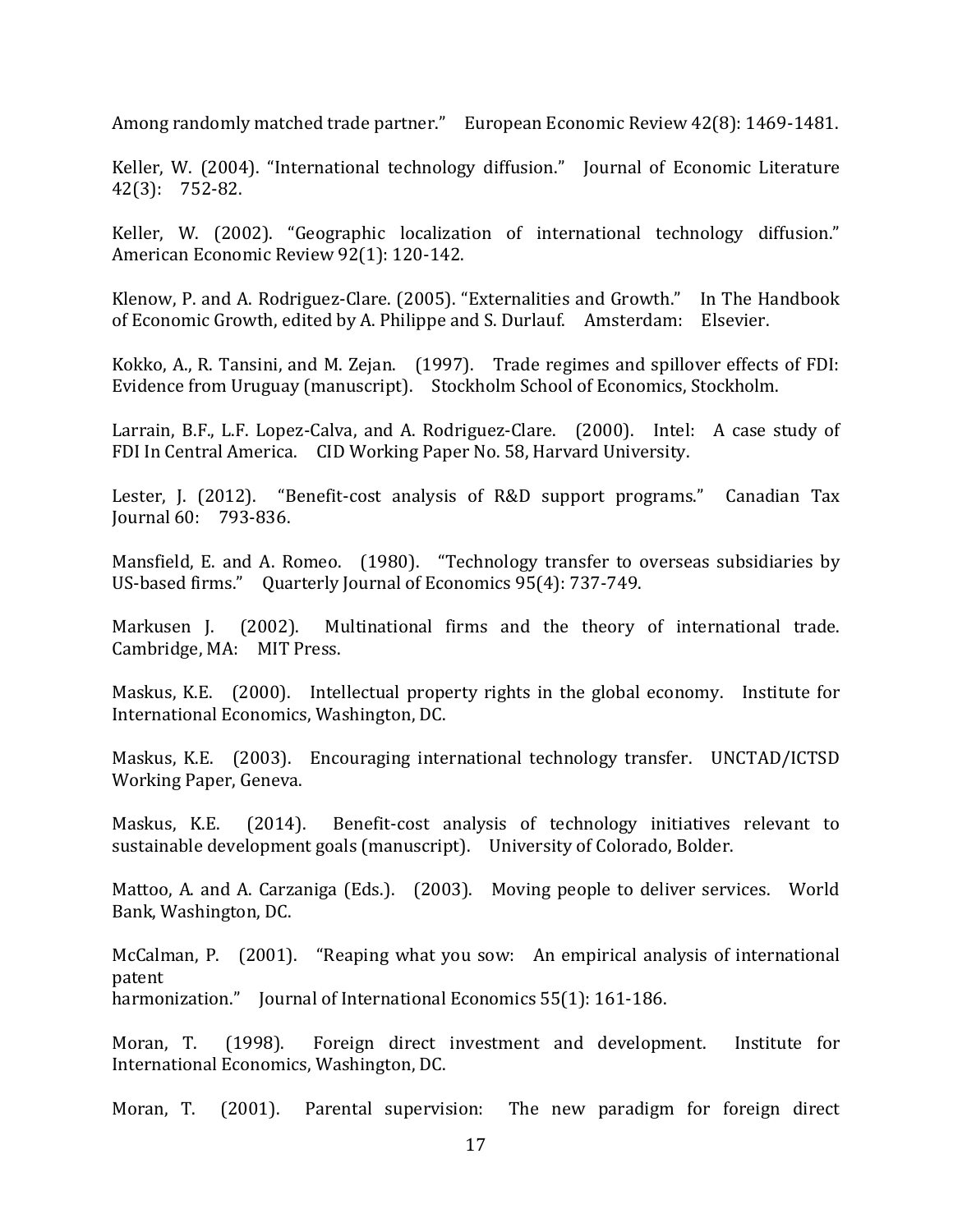investment and development. Institute for International Economics, Washington, DC.

Moran, T. (2004). "How does foreign direct investment affect host country development: Do we already know the answer? Using industry case studies to make reliable generalizations." In M. Blomstrom, E.M. Graham and T. Moran (Eds.). The impact of foreign direct investment on development. Institute for International Economics, Washington, DC.

Mukherjee, A. and E. Pennings. (2004). "Imitation, patent protection, and welfare." Oxford Economic Papers 56(4): 715-33.

Noland, M. and H. Pack. (2003). Industrial policy in an era of globalization: Lessons from Asia. Institute for International Economics, Washington, DC. Organization for Economic Cooperation and Development. (2002). Science and technology industry outlook. OECD, Paris.

Parente, S.L. and E.C. Prescott. (1994). "Barriers to technology adoption and development." Journal of Political Economy 102(2): 298-321.

Peri, G. (2003). Knowledge flows, R&D spillovers, and innovation (manuscript). University Of California at Davis, Davis, CA.

Rhee, Y.W. (1990). "The catalyst model of development: Lessons from Bangladesh's Success with garment exports." World Development 18(2): 333-346.

Sabel, C. and S. Reddy. (2002). Learning to learn: Undoing the Gordian knot of Development today. Columbia University, New York.

Saggi, K. (2002). "Trade, foreign direct investment, and international technology transfer: A survey." World Bank Research Observer 17(Fall): 191-235.

Saggi, K. (2004). International technology transfer to developing countries. Economic Paper 64. Commonwealth Secretariat, London, UK.

Schiff, M., Y. Wang, and M. Olarreaga. (2002). North-south and south-south trade-related technology diffusion: An industry level analysis (manuscript). World Bank, Washington, DC.

Smith, P.J. (2001). "How do foreign patent rights affect US exports, affiliate sales, and licenses?" Journal of International Economics 55(2): 411-440.

Tybout, J.R. (2000). "Manufacturing firms in developing countries: How well do they do And why?" Journal of Economic Literature 38(1): 11-44.

United Nations, Open Working Group. (2014). Introduction and proposed goals and targets on sustainable development for the post-2015 development agenda. United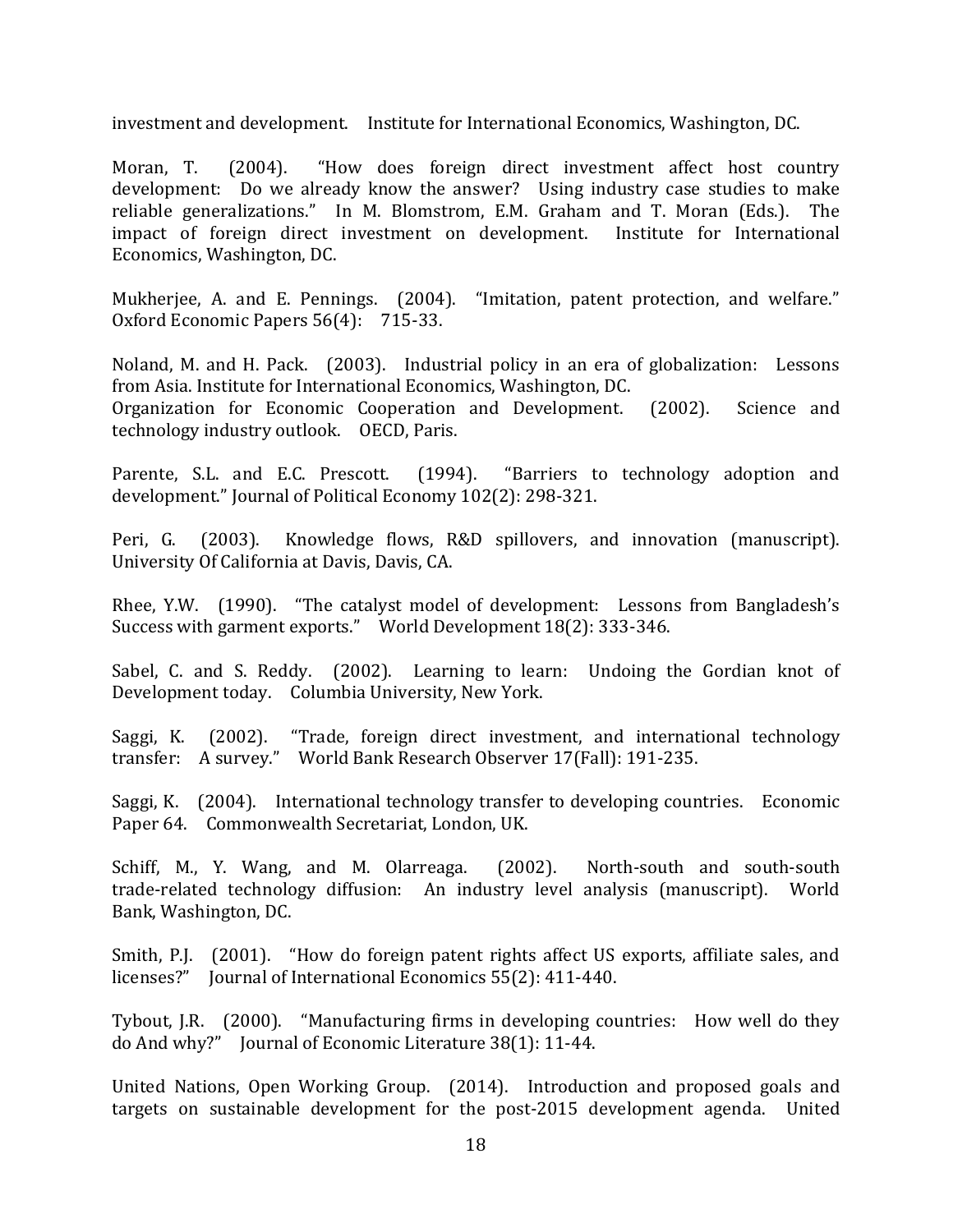Nations, New York.

World Bank. (2004). World development report 2005: A better investment climate for everyone. World Bank, Washington, DC.

Yang, G. and K.E. Maskus. (2001). "Intellectual property rights and licensing: An Econometric investigation." Weltwirtschaftliches Archiv 137(1): 58-79.